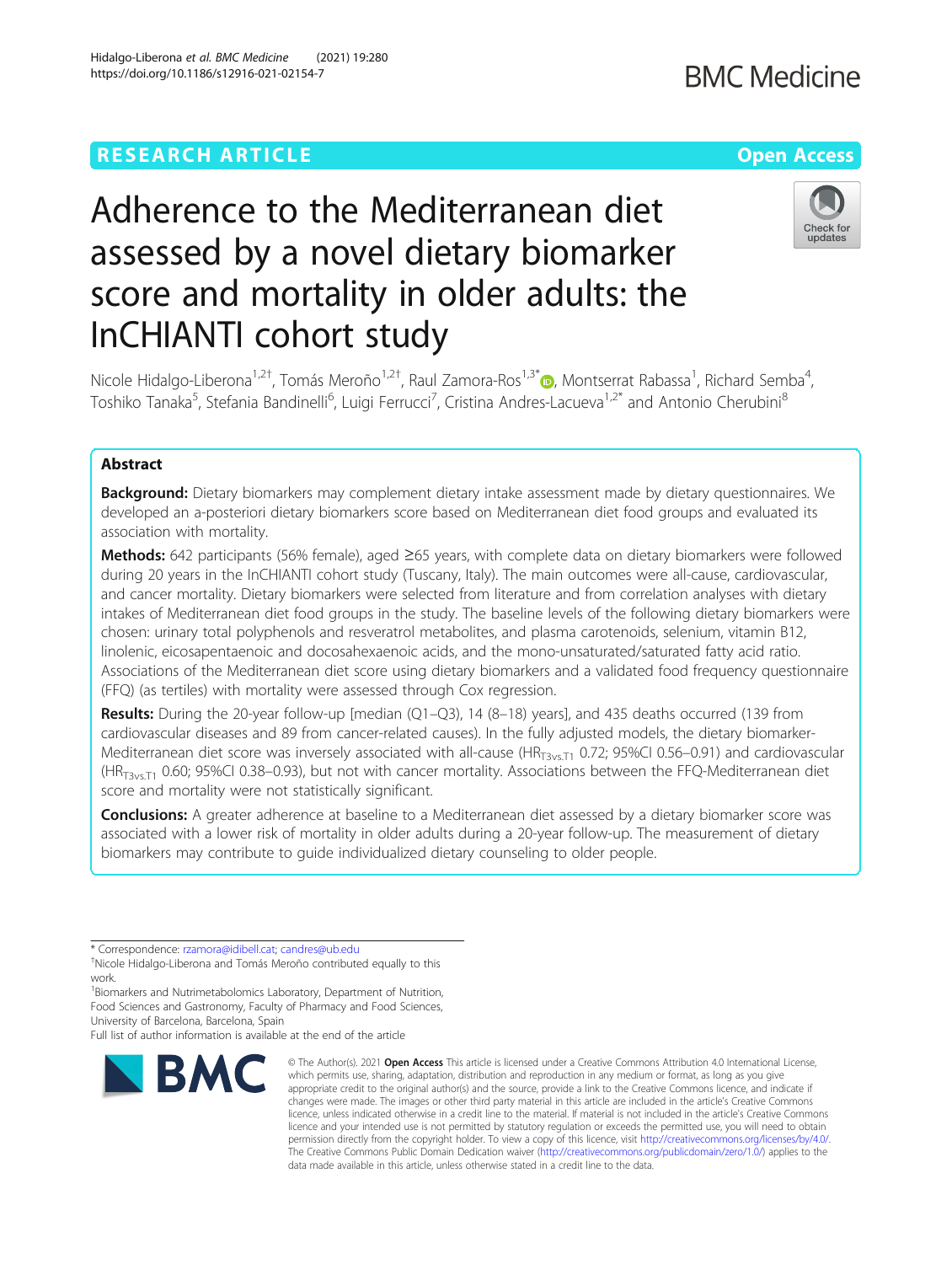# Trial registration: [NCT01331512](https://clinicaltrials.gov/ct2/show/NCT01331512)

Keywords: Dietary biomarkers, Older adults, Mediterranean diet, Mortality, Polyphenols, Carotenoids, Dietary questionnaires

# **Background**

In 2018, there were 101.1 million persons aged >65 years (19.7%) living in Europe. In 2050, estimations predict an increase up to 149.2 million of older adults, which will represent almost 30% of the overall population [\[1](#page-11-0)]. Strategies to promote healthy aging are one of the pillars to minimize the health care and socio-economic impact of the increasing proportion of older adults in Europe [\[2](#page-11-0)]. Healthy aging can help to reduce the burden of chronic diseases, disability, and increasing health expenditure related to a longer life expectancy of older adults [\[3](#page-11-0), [4](#page-11-0)].

A healthy diet is considered one of the fundamental factors to achieve healthy aging [\[5](#page-11-0)]. Indeed, a growing body of epidemiological evidence shows that the Mediterranean diet (MD) may delay or prevent frailty, cognitive decline, and the onset of many chronic diseases in older subjects [\[6](#page-11-0)–[9](#page-11-0)]. Furthermore, several observational studies, including the European Prospective study into Cancer and Nutrition (EPIC)-elderly study, a cohort of 74,607 men and women aged ≥60 years, have shown inverse associations between a greater adherence to different MD scores (MDS), in both the Mediterranean and non-Mediterranean countries, and total mortality [[8\]](#page-11-0).

Diverse modifications or adaptations of the original MDS, initially developed by Tricophoulou et al. [\[10](#page-11-0)], have been applied to evaluate relationships between MD and health outcomes [[11](#page-11-0)]. However, to date, adherence to MD has been almost exclusively assessed using dietary questionnaires, such as 24-h recalls and food frequency questionnaires (FFQ), which are susceptible to random and systematic errors in estimating dietary intake [[12\]](#page-11-0). In addition, age-related changes in the digestion and absorption of foods and nutrients could introduce further bias into the accurate assessment of the relationships between dietary intakes and health outcomes in older adults. In our previous analyses from the Invecchiare nel Chianti (InCHIANTI) study, no association was observed between either dietary total polyphenol or polyunsaturated fatty acid (PUFA) intakes and allcause mortality. However, statistically significant inverse associations were found with their dietary biomarkers: total urinary polyphenols [[13](#page-11-0)] and serum PUFA concentrations [\[14\]](#page-11-0), respectively. Both dietary biomarkers are directly related to key features of a MD pattern. Total urinary polyphenol concentrations positively correlate with plant-based foods, such as vegetables, fruits, and nuts [\[15](#page-11-0)], while plasma PUFA levels positively correlate with fish and seafood consumption  $[16]$ . Thus, the use

of dietary biomarkers may improve the estimations of MD exposure during a long-term follow-up [\[17](#page-11-0)]. Other relevant candidates to be included as a dietary biomarker in a panel correlated with MD are plasma levels of carotenoids and selenium [\[18](#page-11-0), [19](#page-11-0)]. In particular, total carotenoids have been shown as a relevant dietary biomarker for the consumption of vegetables, fruits, cereals, and nuts significantly associated with their health-promoting effects [[19](#page-11-0)]. Recently, Li et al. captured a metabolomics signature related with dietary MDS (based on 67 endogenous metabolites) that was inversely associated with incident cases of cardiovascular disease (CVD) in a Spanish and 3 US cohorts, even after adjustment for the dietary MDS from it was developed [\[20](#page-11-0)]. These findings give further support to the hypothesis that biomarkers are better correlated with the overall health-promoting effects of MD.

The current research aims at developing a dietary biomarker panel based on key MD food groups in the population from the InCHIANTI study and investigating its long-term association with all-cause, CVD, and cancer mortality. We also compared mortality prediction using dietary biomarker-MDS and FFQ-MDS.

# Methods

# Study design

The InCHIANTI study is an ongoing prospective cohort of a representative sample of older adults living in the Chianti geographic area (Tuscany, Italy). It was designed to evaluate factors that influence mobility and disability in late adulthood [\[21](#page-11-0)]. Details of the InCHIANTI study have been previously published [\[21\]](#page-11-0). Participants were recruited in 1998–2000 and were invited every 3 years to a follow-up visit. The Italian National Institute of Research and Care of Aging Ethical Committee approved the study protocol, and all participants signed an informed participation consent.

The current study was conducted and reported in accordance with the Strengthening the Reporting of Observational Studies in Epidemiology-Nutritional Epidemiology (STROBE-NUT) guidelines (Additional file [1.](#page-10-0) Supplementary Table S1, [\[22](#page-11-0)]).

# Study population

At baseline, 1155 subjects aged ≥65 years agreed to participate, with a participation rate of 91.7%. Out of these, participants who had missing data in the FFQ  $(n=16)$ , in any of the selected dietary biomarkers  $(n=472)$  or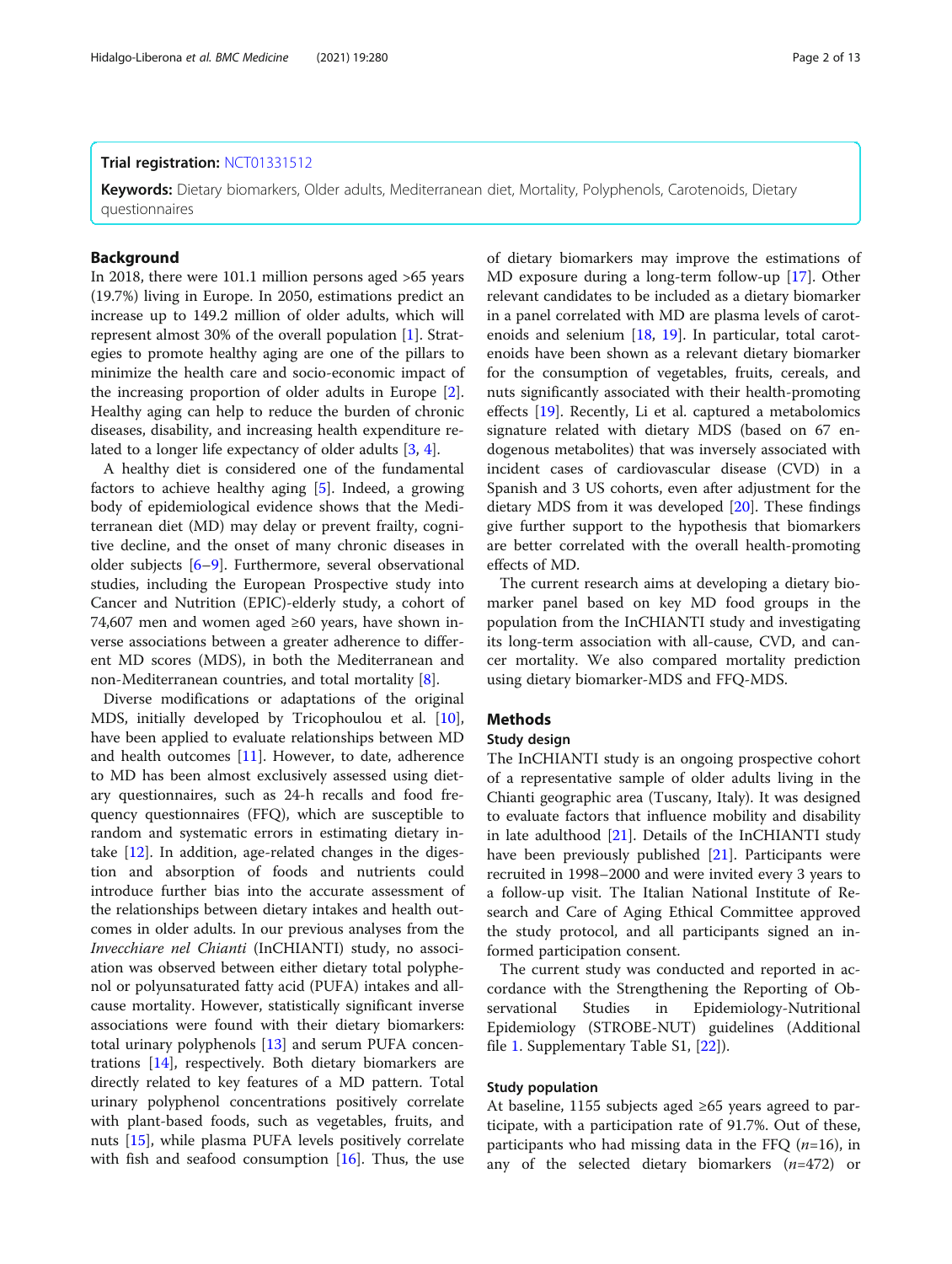covariates of interest  $(n=21)$ , were excluded. The major cause of missing data in dietary biomarkers was the failure to complete the baseline 24h urine collection.

# Dietary assessment

Habitual dietary intake was assessed at baseline by trained interviewers using the Italian version of the FFQ developed and validated in the EPIC-Italy study [\[23](#page-11-0)]. This questionnaire asked how often (daily, week, monthly) the consumption of 198 food and beverages items in the past year, considering its respective portions sizes. Daily intake of energy, macronutrients, and micronutrients was estimated from the dietary questionnaire using a specific software developed for the EPIC study [[24\]](#page-11-0). For the current analysis, dietary data were available at baseline, 3, 6, and 9 years of follow-up.

# Dietary score of the Mediterranean diet

Adherence to a dietary MDS was computed using an 18 point linear scale that incorporated 9 key components of the diet. Each component was divided into tertiles of intakes, and a score of 0, 1, and 2 was assigned to the first, second, and third tertiles of intake for the 6 components presumed to fit the MD: vegetables, legumes, fruits and nuts, cereals, fish, and ratio monounsaturated fatty acids (MUFA)/saturated fatty acids (SFA). Alcohol was scored as a dichotomous variable, assigning 2 for moderate consumers (range  $5-25$  g/days for women and  $10-50$  g/days for men) and 0 for subjects above or below the sexspecific range, including teetotallers. The scoring was inverted for the 2 components presumed to not fit the MD: total meat and dairy products. The overall adherence to MDS from dietary intakes (FFQ-MDS) was calculated for each subject as the sum of the values from each component, which resulted in a score between 0 (lowest adherence) and 18 (highest adherence) [\[25](#page-11-0)].

# Nutritional biomarker assessment

For this study, the measurement of dietary biomarkers was only available at baseline. Plasma carotenoids were measured using high-performance liquid chromatography (HPLC). Total carotenoids were calculated as the sum of α-carotene, β-carotene, β-cryptoxanthin, lutein, zeaxanthin, and lycopene in micromoles per liter (μmol/ L). Within-run and between-run coefficients of variation, respectively, were 7.3% and 9.6% for α-carotene, 4.5% and 5.4% for β-carotene, 2.7% and 3.5% for βcryptoxanthin, 2.6% and 7.1% for lutein, 6.2% and 6.8% for zeaxanthin, and 7.5% and 7.8% for lycopene [[26](#page-11-0), [27](#page-11-0)].

Selenium concentration (μmol/L) at baseline was measured by graphite furnace atomic absorption spectrometry with an Analyst 600 with Zeeman background correction (Perkin Elmer, Norwalk, CT). For baseline measurements, the instrument was calibrated daily by using known plasma selenium standards (UTAK Laboratories Inc., Valencia, CA). Within-run and between-run CVs were 3.1% and 7.1%, respectively [\[28](#page-11-0)].

Plasma fatty acids (FAs) were measured by gas chromatography (HP-6890, Hewlett-Packard, Palo Alto, CA, USA) with a fused silica capillary column (30 m  $\times$  0.25 mm internal diameter, HP-225 from Hewlett-Packard, Palo Alto, CA, USA). Total lipids were extracted from 0.15 mL of the plasma by using the procedure of Folch (1957). A known amount (50 μg) of heptadecanoic acid (C17:0, Sigma Chemical Co., St. Louis, MO, USA) was added to each sample before extraction as an internal standard. Fatty acid methyl esters (FAMEs) were prepared through transesterification using Lepage and Roy's method, modified according to Rodriguez-Palmero et al. (1998). FAMEs were identified by comparison with pure standards (Nu-Chek Prep, Inc., Elysian, MN, USA), and peaks were identified by comparison with standard mixtures of fatty acids. For quantitative and qualitative analysis of fatty acids as methyl esters, calibration curves for FAME (ranging from C14:0 to C24:1) were prepared by adding six increasing amounts of individual FAME standards to the same amount of internal standard (C17:0; 50 μg). The correlation coefficients for the calibration curves of 20 fatty acids were in all cases higher than 0.998 in the range of concentrations studied. The amount of plasma fatty acids (ranging from C14:0 to C24:1) was quantified based on the amount of FAME internal standard (C17:0) that was recovered. The coefficient of variation for all fatty acids was on average 1.6% for intraassay and 3.3% for interassa  $y[29]$  $y[29]$  $y[29]$ . The percentage of values below the limit of detection were 33% for C24:0 (tetracosanoic acid), 14% for C20:0 (eicosanoic acid), 5% for C22:1 n-9 cis (docosenoic acid), and 3% for C22:0 (docosanoic acid). In these cases, samples were assigned with the minimum detectable value (0.15 μM)

Serum vitamin B12 was measured at baseline using by radioligand-binding assay (SimulTrac-SNB Radio- assay; ICN Pharmaceuticals). The minimum detectable concentrations were 75 ng/L for vitamin B12, and the intraassay and interassay CVs were 11% and 12%, respectively [\[30\]](#page-11-0).

In 24h urine samples, total polyphenol concentration was measured by the Folin-Ciocalteau assay after a solid-phase clean-up which allows the elimination of interfering substances that could react with the F-C assay, as described previously [[31\]](#page-11-0). Total polyphenol concentrations were expressed as milligrams of gallic acid equivalents (GAE) per 24-h urine. Phase II resveratrol metabolites were measured by a liquid chromatography-tandem mass spectrometry (LC-MS/ MS) as previously described [\[32](#page-11-0)]. Briefly, 1mL of urine with the internal standard was loaded into a previously equilibrated Oasis (Waters) HLB (hydrophilic-lipophilic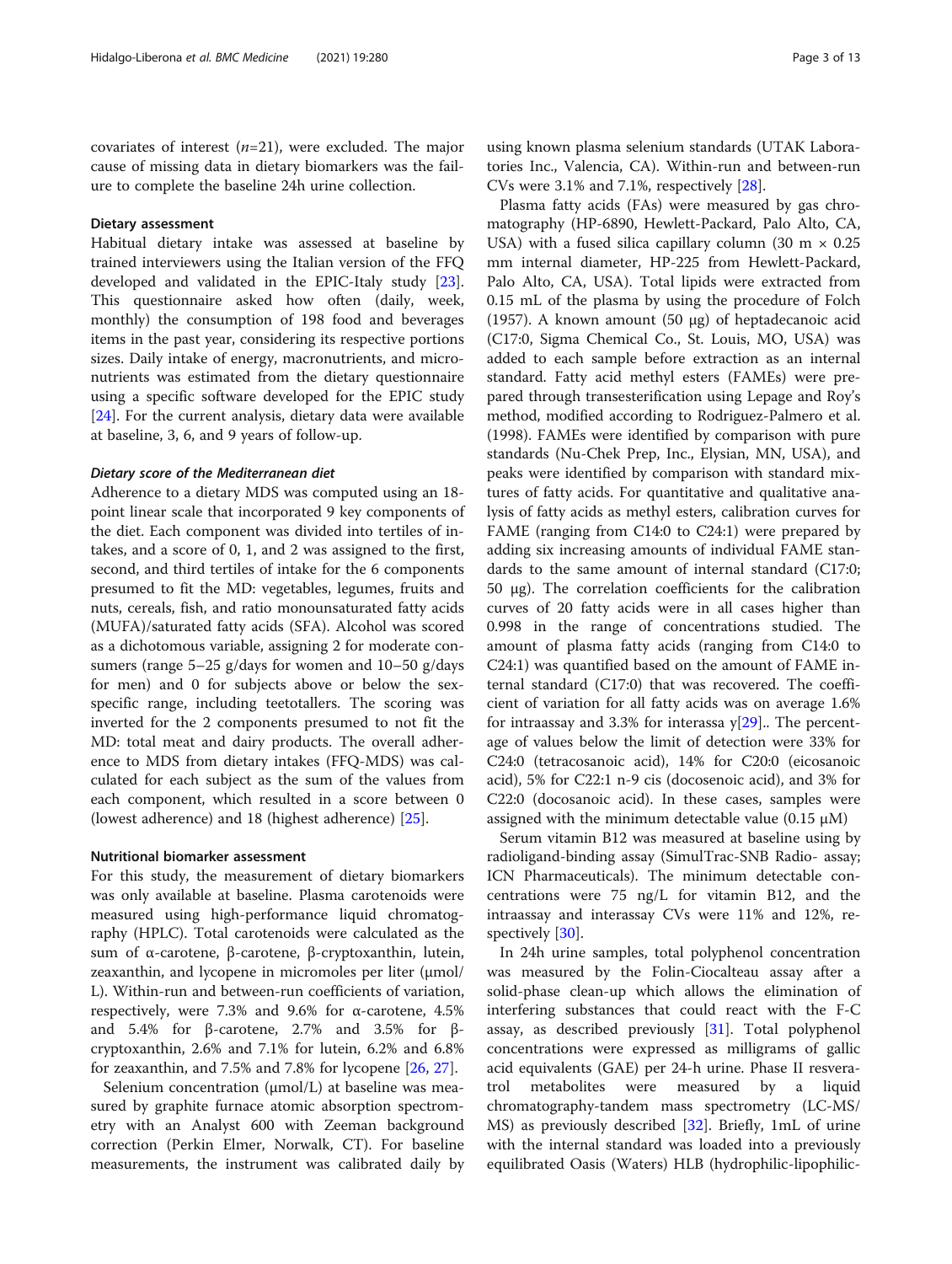<span id="page-3-0"></span>balanced) solid-phase extraction 96-well plate (30 mg). Urinary resveratrol metabolites were eluted with acidified methanol solution and ethylacetate. After evaporation, samples were reconstituted with 100 μL of the mobile phase and then analyzed by liquid chromatography (PerkinElmer S200) coupled to a triplequadrupole mass spectrometer (API3000; AppliedBiosystems). Intra-batch and inter-batch coefficients of variation were less than 10.5% and less than 10.7%, respectively [[32\]](#page-11-0). Both plasma and urinary dietary biomarkers were already validated against dietary intake measurements in the InCHIANTI study [\[28](#page-11-0)–[31,](#page-11-0) [33,](#page-11-0) [34\]](#page-12-0). In the case of urinary resveratrol, 31% of the samples had values below the limit of detection. These belonged mostly to teetotallers (56%) and participants who did not consume wine (26%). A zero value was assigned to all these samples.

# Biomarker score of the Mediterranean diet

The following dietary biomarkers were considered: total carotenoids (calculated as the sum of α-carotene, βcarotene, β-cryptoxanthin, lutein, zeaxanthin, and lycopene), selenium, linoleic acid, eicosapentaenoic (EPA) and docosahexaenoic acids (DHA), MUFAs [calculated by summing of the following fatty acids: C14:1 n-9 cis (myristoleic acid), C16:1 n-7 cis (palmitoleic acid), C18:1 n-9 cis (oleic acid), C18:1 n-7 trans (octadecenoic acid), C20:1 n-9 cis (11-eicosenoic), C22:1 n-9 cis (docosenoic acid), and C24:1 n-9 cis (tetracosenoic acid)], SFAs [calculated as the sum of C14:0 (myristic acid), C16:0 (palmitic acid), C18:0 (stearic acid), C20:0 (eicosanoic acid), C22:0 (docosanoic acid), and C24:0 (tetracosanoic acid)], and vitamin B12.

Similar to the FFQ-MDS, the dietary biomarker-MDS was computed using an 18-point linear scale that incorporated a dietary biomarker from 9 key components of

the diet. From the available measurements in the InCHIANTI database, we selected those that were suggested in previous literature as a dietary biomarker of the key MD food groups  $[16, 18, 35-40]$  $[16, 18, 35-40]$  $[16, 18, 35-40]$  $[16, 18, 35-40]$  $[16, 18, 35-40]$  $[16, 18, 35-40]$  $[16, 18, 35-40]$  $[16, 18, 35-40]$  and in addition were significantly associated with dietary intake data in the present study (shown in Table 1). Dietary biomarkers for vegetables, legumes, fruits and nuts, cereals, fish, and olive oil were ranked and divided by tertiles. A score of 0, 1, and 2 was assigned to the first, second, and third tertiles of dietary biomarker, respectively. Resveratrol metabolites as a dietary biomarker of alcohol consumption were scored as a dichotomous variable, assigning 2 for moderate consumers (range of values corresponding to wine consumption; 125–375 g/day for men and 50–250 g/days for women; in the present population 589–14,557 nmol/24h for men and 1–11,125 nmol/24h for women) [[39\]](#page-12-0) and 0 for subjects above or below the sex-specific range, including teetotallers. The wine was the major contributor to alcohol intake (88%) in this older Mediterranean population. The scoring was inverted for the SFA and vitamin B12 tertiles, representing meat and dairy products, respectively. Dietary biomarker-MDS ranged from 0 to 18, indicating low to high adherence.

# Genetic factors related with mortality and parental longevity score

Overnight fasted blood samples were used for genomic DNA extraction as previously described [\[41\]](#page-12-0). Illumina Infinium HumanHap 550K SNP arrays were used for genotyping of the following single nucleotide polymorphism (SNP)s: APOE ε4 (using the rs429358 and rs7412 SNPs), rs1421783 MAT2B, rs6997892 WRN, rs10817931 TRIM32, rs2684766 IGF1R, and rs11630259 IGF1R [\[42](#page-12-0)]. The parental longevity score was created from the parental age at death or current age (if alive) as

**Table 1** Mediterranean diet adherence score (MDS) by dietary components and biomarkers

| Score              | <b>MDS</b>                                          | Spearman's                                                     |                                    |
|--------------------|-----------------------------------------------------|----------------------------------------------------------------|------------------------------------|
|                    | Dietary components (FFQ)                            | Dietary biomarkers (dBMK)                                      | rank<br>correlation<br>coefficient |
| Tertiles (0,1,2)   | Vegetables<br>Legumes<br>Fruits and nuts<br>Cereals | Total polyphenols<br>Carotenoids<br>Linolenic acid<br>Selenium | $0.170$ ( $P<0.001$ )              |
| Tertiles $(0,1,2)$ | <b>Fish</b>                                         | EPA+DHA                                                        | 0.177 (P<0.001)                    |
| Tertiles (0,1,2)   | MUFA/SFA                                            | <b>MUFA/SFA</b>                                                | 0.229 (P<0.001)                    |
| Tertiles $(0,2,0)$ | Alcohol                                             | Resveratrol                                                    | $0.668$ ( $P<0.001$ )              |
| Tertiles (2,1,0)   | Meat                                                | <b>SFA</b>                                                     | $0.109$ ( $P=0.005$ )              |
| Tertiles (2,1,0)   | Dairy products                                      | Vitamin B12                                                    | $0.135$ ( $P=0.001$ )              |
| Total score (0-18) | All dietary components                              | All biomarkers                                                 | $0.263$ ( $P<0.001$ )              |

MDS Mediterranean diet adherence score, FFQ food-frequency questionnaire, EPA eicosapentaenoic acid, DHA docosahexaenoic acid, MUFA monounsaturated fatty acids, SFA saturated fatty acid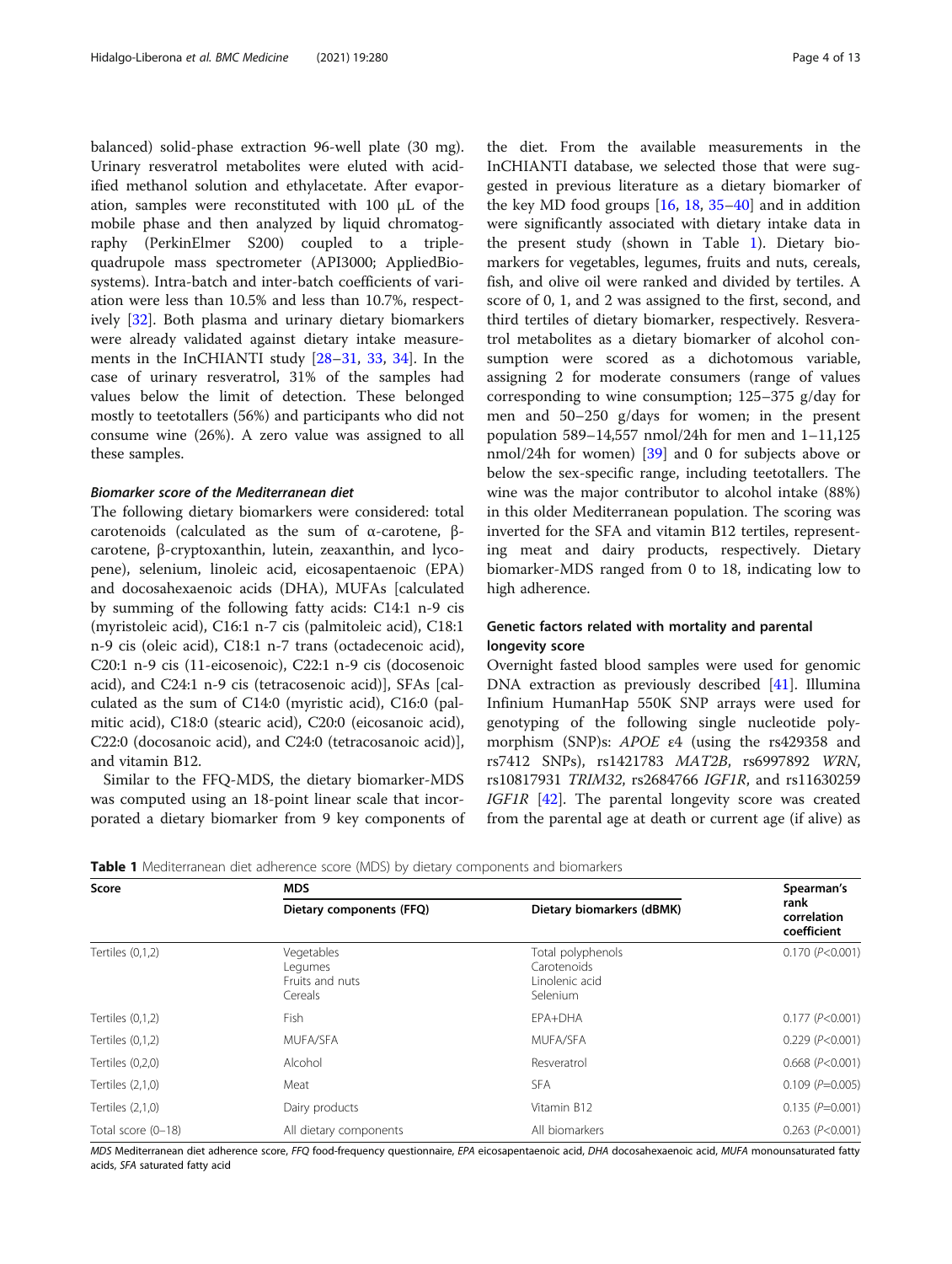described previously [\[43](#page-12-0)]. Briefly, a normal curve using a non-linear least square regression was used to determine the modal age (M) of death for each parent. They were then categorized as short-lived if M was less than M− 1 standard deviation (mothers 61–76 years and fathers 46–74 years), intermediate as  $M<sub>±</sub> 1$  standard deviation (mothers 77–91 years and fathers 75–87 years), and long-lived (mothers: older than 91 years and fathers: older than 87 years).

# Outcome assessment

Data on 20-year mortality were collected using the Mortality General Registry maintained by the Tuscany Region, as well as death certificates delivered after participants' decease to the registry office of the municipality of residence [\[13](#page-11-0)]. Cardiovascular mortality, based on the underlying cause of death, was defined as any cardiovascular mortality coded by the 9th Revision of the International Classification of Diseases (ICD-9, codes 390-459). Cancer mortality was defined as any mortality related to known cancer (coded 140 to 239 by the ICD-9). Other mortality causes (also coded by ICD-9) included respiratory system diseases; unknown causes; injury and poisoning; nervous system and sense organ diseases; endocrine, nutritional and metabolic diseases, and immunity disorders; mental disorders; digestive system diseases; symptoms, signs, and ill-defined conditions; infectious and parasitic diseases; blood and bloodforming organ diseases; and musculoskeletal system and connective tissue diseases. Cases lost during follow-up (i.e., emigration or refusal to participate) were censored using the date of the last contact.

# Other main baseline covariates assessment

Covariates were selected a priori on the basis of previously reported associations with both MD and mortality [[12,](#page-11-0) [15,](#page-11-0) [37\]](#page-12-0). Trained interviewers administered standardized questionnaires on sociodemographic and lifestyle variables including age, sex, and years of education. Smoking habits were self-reported, and participants were classified into never smokers, former smokers, and current smokers. Physical activity was evaluated using a structured questionnaire specifically developed and validated for the InCHIANTI study. The questionnaire required that the participant provide data on past and current physical activity. The details of the questionnaire have been previously reported [[44\]](#page-12-0). Physical activity was coded into the following categories: inactive or sedentary (physical activity <2 h/week; i.e., walking), light physical activity (2–4 h/week), and moderate-high physical activity (light-intensity activity >4 h/week or moderateintensity activity 1–2 h/week; i.e., swimming) [\[44](#page-12-0)]. Height and weight were measured, and body mass index  $(BMI)$  was computed into  $kg/m<sup>2</sup>$ . Comorbidities

included in this analysis were diabetes mellitus (type 1 or type 2), hypertension (HT), chronic obstructive pulmonary disease (COPD), cardiovascular disease (CVD, including angina, myocardial infarction, congestive heart failure, and stroke), impaired renal function (glomerular filtration rate <60 ml/min), Parkinson's disease, dementia, and cancer. They were defined using standard clinical definitions by combining information from selfreported physician diagnoses, pharmacological treatments, medical history, clinical examinations, and blood tests  $[45]$ .

# Statistical analysis

Descriptive analysis of baseline characteristics was presented as mean (standard deviation) for normally distributed variables or median (25th and 75th percentiles) for variables that deviated from the normal distribution. Spearman rank correlation analyses were performed to examine the relations between proposed dietary biomarkers and MD diet food groups and between FFQ-MDS and dietary biomarker-MDS. The final sum of both scores was divided into population tertiles to achieve categories with a similar number of participants in each group. Cut-offs for FFQ-MDS tertiles were  $\leq 7$ , 8–10, and ≥11 and for dietary biomarker-MDS tertiles ≤8, 9–10, and ≥11. The squared-weighted Kappa coefficient was calculated as a measure of the agreement between FFQ-MDS and dietary biomarker-MDS tertiles. Baseline characteristic comparisons across the FFQ-MDS and dietary biomarker-MDS tertiles were assessed using generalized linear models adjusted for age and sex.

Cox proportional hazard models were used to evaluate the associations between tertiles of FFQ-MDS or baseline dietary biomarker-MDS and all-cause, cardiovascular, and cancer mortality. The base model was adjusted for age (continuous) and sex. The final model was additionally adjusted for BMI (continuous); years of education (continuous); smoking status (3 categories); physical activity (3 categories); impaired renal function, diabetes mellitus, HT, COPD, CVD, cancer, dementia, and Parkinson's disease (dichotomous); and energy intake (continuous). Similarly, each component of the dietary biomarker-MDS (as tertiles) was individually tested in the fully adjusted model. Tests for linear trends were performed by assigning ordinal scores to the tertiles. For linear dose-response plots, Cox regression models were carried out with dietary biomarker MDS or FFQ-MDS as continuous variables using the "rms" R package developed by Frank Harrell [\[46](#page-12-0)].

Interactions between FFQ-MDS and dietary biomarker-MDS (as tertiles) and age (< or ≥80years), sex, BMI categories (<  $25 \text{ kg/m}^2$ ,  $25-30 \text{ kg/m}^2$ , and  $>30$ kg/m<sup>2</sup>), smoking status (never, former, and current smokers), HT, CVD, impaired renal function, diabetes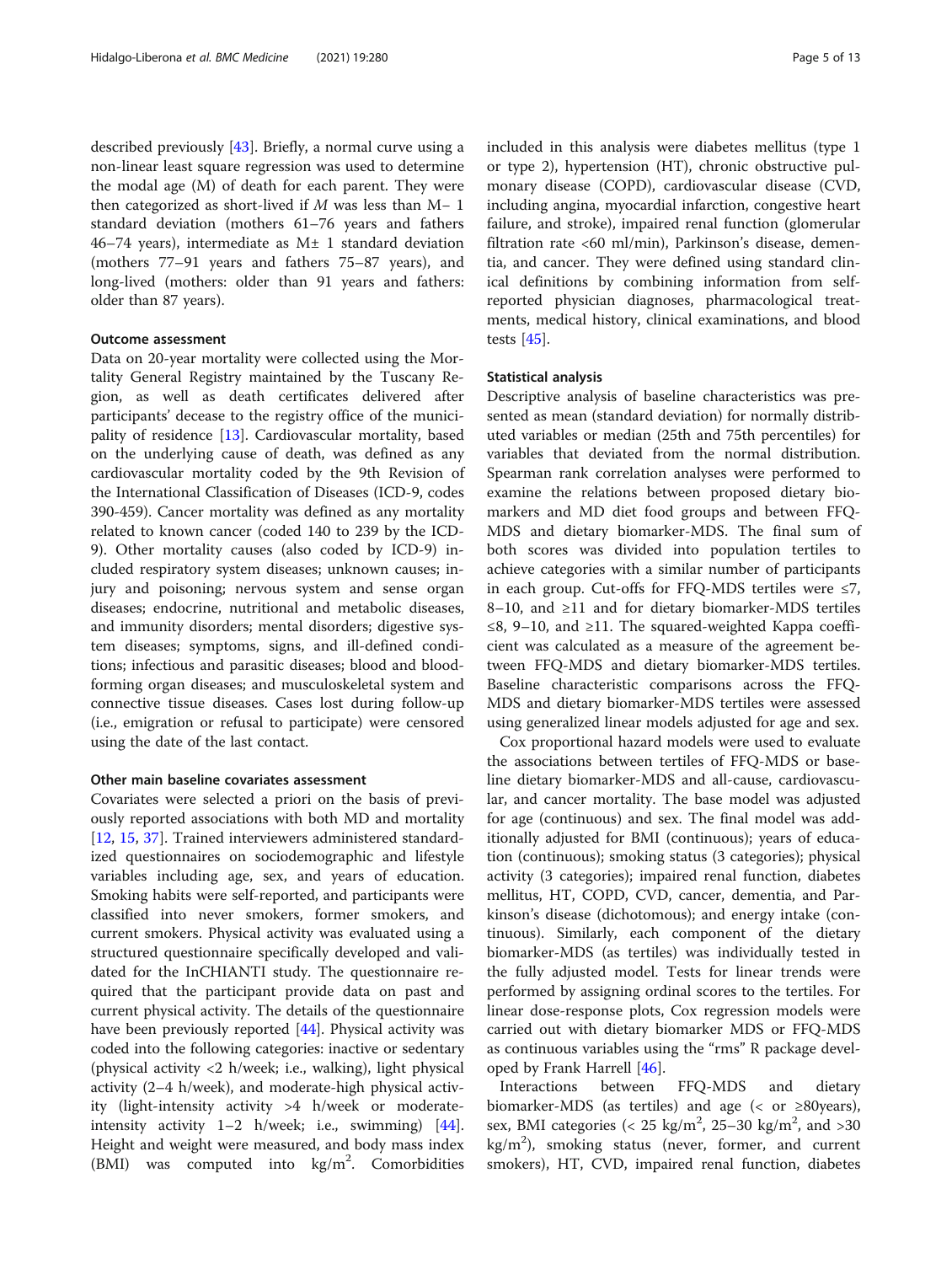mellitus, COPD, and cancer in relation to total, cardiovascular, and cancer mortality were evaluated in the fully adjusted model using the likelihood ratio test. Sensitivity analyses were run after the exclusion of participants who died in the first 2 years of the follow-up, or participants using dietary supplements or lipid-lowering medications. In all Cox models, proportional hazard assumption was tested by visual inspection of the plots based on the Schoenfeld residuals and they were satisfied.

In addition, to better understand genetically predisposed mortality risks, we further adjusted the Cox regression models for SNPs with previously reported associations with mortality  $[42]$  $[42]$ : APOE  $\varepsilon$ 4 (using the rs429358 and rs7412 SNPs), rs1421783 MAT2B, rs6997892 WRN, rs10817931 TRIM32, rs2684766 IGF1R, rs11630259 IGF1R, and a parental longevity score.

Linear mixed models were used to check for differences in the FFQ-MDS during the repeated measures of the study using individual-specific random effects. Fixed categorical factors were interview number (4 levels: baseline, 3, 6, and 9 years of follow-up) and sex, and continuous covariates were age and energy intake. Mixed effect Cox regression models with time-dependent covariates were used to test the FFQ-MDS relationship with allcause, cardiovascular, and cancer mortality including the dietary data collected at baseline, 3, 6, and 9 years of follow-up in the base and the fully adjusted models.

SPSS statistical software 25.0 (IBM, USA) and R version 3.2.3 (R Foundation for Statistical Computing, Austria) were used for all statistical analyses. P values (two-tailed) <0.05 were considered statistically significant.

# Results

# Descriptive analysis

Out of the 1155 participants surveyed at baseline, 642 [357 women and 285 men, with a mean (SD) age of  $74\pm$ 7 years], were included in the study (Fig. [1](#page-6-0)). The main cause of exclusion from the study was not collecting 24h urine specimens (472 out of 513). These 513 participants were slightly older (77 vs. 74 years), with fewer years of education (5.1 vs. 5.4) and showed a higher prevalence of low physical activity (33% vs. 17%), dementia (11.3% vs. 3.7%), and Parkinson's disease (2.2% vs. 0.8%), as well as lower prevalence of HT (48% vs. 63%) than the 642 participants included in this study (all  $p<0.05$ ). Among the 642 selected participants, HT and impaired renal function were the most common comorbidities at baseline with a prevalence of 63% and 39%, respectively (Table [2](#page-7-0)), followed by CVD (23%) and diabetes mellitus (14%).

The correlations among dietary components of FFQ-MDs and concentrations of a dietary biomarker in the population are presented in Table [1.](#page-3-0) For the dietary

biomarker-MDS, we grouped the categories of vegetables, fruits and nuts, legumes, and cereals because the selected dietary biomarker (i.e., total polyphenols and carotenoids) were ubiquitously distributed among these food groups. Alcohol intake in the FFQ-MDS and urine resveratrol in the dietary biomarker-MDS were highly correlated. The total FFQ-MDS (0-18) was moderately correlated with the dietary biomarker-MDS  $(r=0.26)$ , and the level of agreement between the classifications of FFQ-MDS and dietary biomarker-MDS tertiles was relatively low [squared-weighted Kappa coefficient (95% CI)  $= 0.218 (0.164 - 0.272)$ .

The characteristics of the study population categorized by dietary biomarker-MDS and FFQ-MDS tertiles are shown in Table [2](#page-7-0). Participants in the highest tertile of both dietary biomarker-MDS and FFQ-MDS were younger and more likely to have higher energy intake and being more physically active than those in the lowest tertile. In addition, participants in the highest dietary biomarker-MDS tertile showed a lower proportion of current smokers and diabetes mellitus at baseline, while subjects in the highest FFQ-MDS tertile were predominantly men compared to those at the lowest tertile. Dietary intakes of food groups and concentrations of dietary biomarkers according to dietary biomarker-MDS and FFQ-MDS tertiles are shown in Additional file [1,](#page-10-0) Supplementary Tables S2 and S3, respectively.

# Association between Mediterranean diet exposure and mortality

During the 20 years of follow-up (median 14 years, Q1– Q3: 8–18 years), 435 deaths occurred (139 attributed to CVD and 85 to cancer-related causes). In the base models, a greater adherence to dietary biomarker-MDS at baseline was significantly associated with a lower allcause mortality ( $HR_{T3vs.T1}$  0.66; 95%CI 0.52, 0.83), and this association remained statistically significant in the fully adjusted model ( $HR_{T3ys,T1}$  0.72; 95%CI 0.56, 0.91) (Fig. [2](#page-8-0), and Additional file [1,](#page-10-0) Supplementary Table S4). Moreover, the dietary biomarker-MDS showed a linear dose-response relationship with overall mortality [(HR per unit increase 0.96; 95%CI 0.83, 0.99); Additional file [1,](#page-10-0) Supplementary Table S4 and Supplementary Fig S1]. The FFQ-MDS was inversely, but not significantly, associated with all-cause mortality either in the base model  $(HR<sub>T3vs.T1</sub> 0.91; 95% CI 0.70, 1.19)$  or in the fully adjusted model  $(HR_{T3vs,T1}$  0.90; 95%CI 0.69, 1.19) (Fig. [2](#page-8-0), and Additional file [1,](#page-10-0) Supplementary Table S4). Similarly, no linear association was observed between FFQ-MDS and overall mortality [(HR per unit increase 1.01; 95%CI 0.97, 1.05); Additional file [1,](#page-10-0) Supplementary Table S4 and Supplementary Fig S1].

Each component of the dietary biomarker-MDS at baseline was individually tested for its relationship with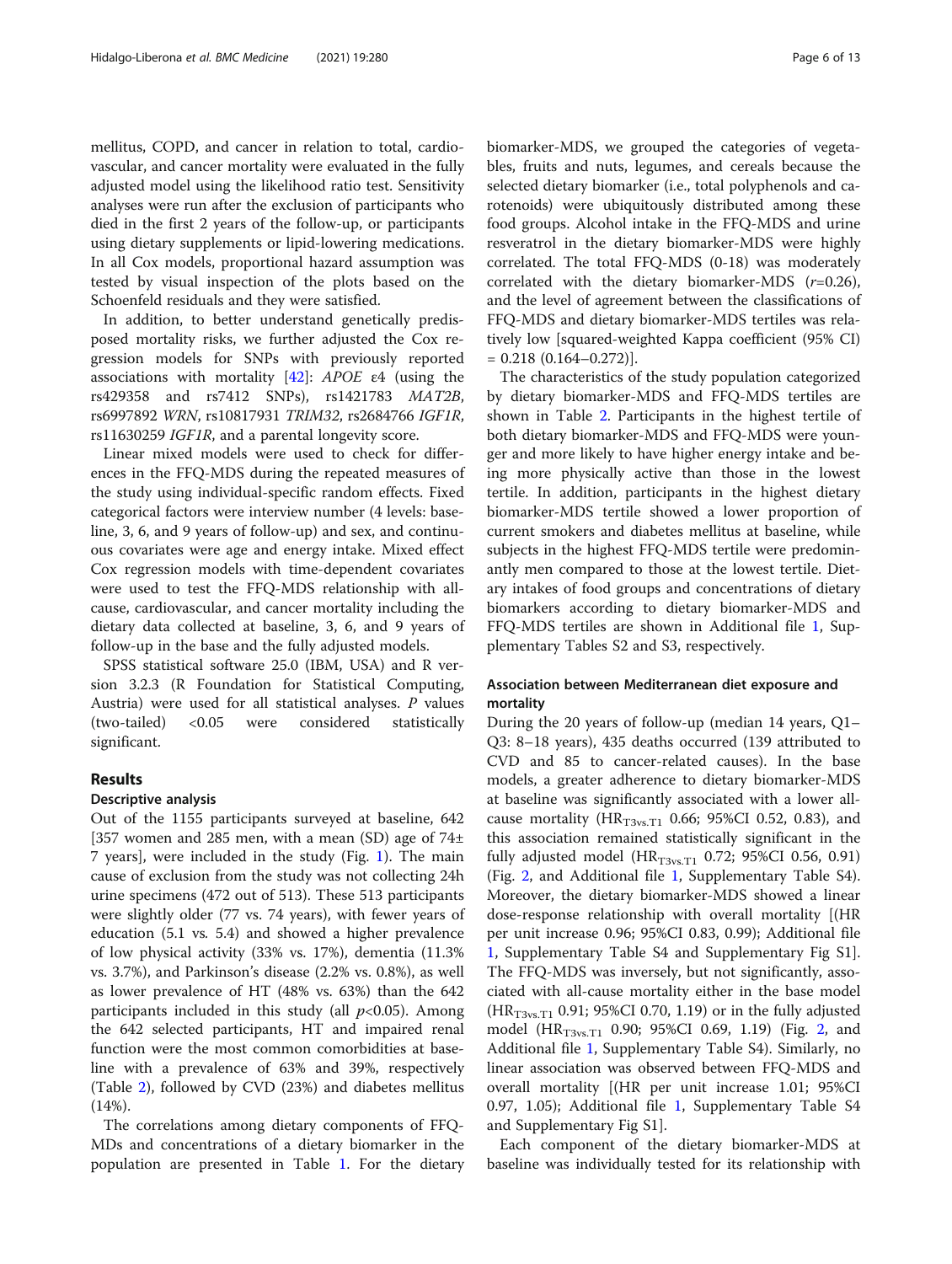<span id="page-6-0"></span>

overall mortality (Fig. [2](#page-8-0), and Additional file [1,](#page-10-0) Supplementary Table S1). Baseline urinary total polyphenols were significantly and inversely associated with all-cause mortality in the fully adjusted model ( $HR_{T3vs,T1}$  0.77; 95%CI 0.60, 0.98,  $p=0.036$ ). Plasma concentrations of carotenoids ( $p=0.076$ ), selenium ( $p=0.068$ ), and plasma SFA levels  $(p=0.059)$  were negatively associated with overall mortality, but without achieving statistical significance. Moreover, a linear inverse association with allcause mortality was observed for linolenic acid (HR per log-unit increase 0.62; 95%CI 0.40, 0.95) and EPA+DHA (HR per log-unit increase 0.54; 95%CI 0.30, 0.99) (Supplementary Table S4).

Similar results were obtained when CVD mortality was defined as an outcome (Additional file [1,](#page-10-0) Supplementary Table S5). While the dietary biomarker-MDS was inversely associated with CVD mortality in the fully adjusted model  $(HR_{T3vs,T1}$  0.60; 95%CI 0.38, 0.93), the FFQ-MDS was not  $(HR_{T3vs.T1} 1.05; 95\% CI 0.64, 1.72,$ Fig. [2](#page-8-0)). Likewise, the dietary biomarker-MDS showed a statistically significant linear association with CVD mortality (HR per unit increase 0.93; 95%CI 0.87, 0.99), while the FFQ-MDS did not (HR per unit increase 0.99; 95%CI 0.94, 1.07) (Additional file [1](#page-10-0), Supplementary Table S5). Among the individual components of the dietary biomarker-MDS, baseline total plasma carotenoid concentrations were significantly associated with CVD mortality ( $HR_{T3vs.T1}$  0.60; 95%CI 0.39, 0.93), while linolenic acid showed an inverse marginal association  $(p=0.064,$  Fig. [2](#page-8-0), and Additional file [1](#page-10-0), Supplementary Table S5). Linear inverse associations with CVD mortality were observed for linolenic acid (HR per log-unit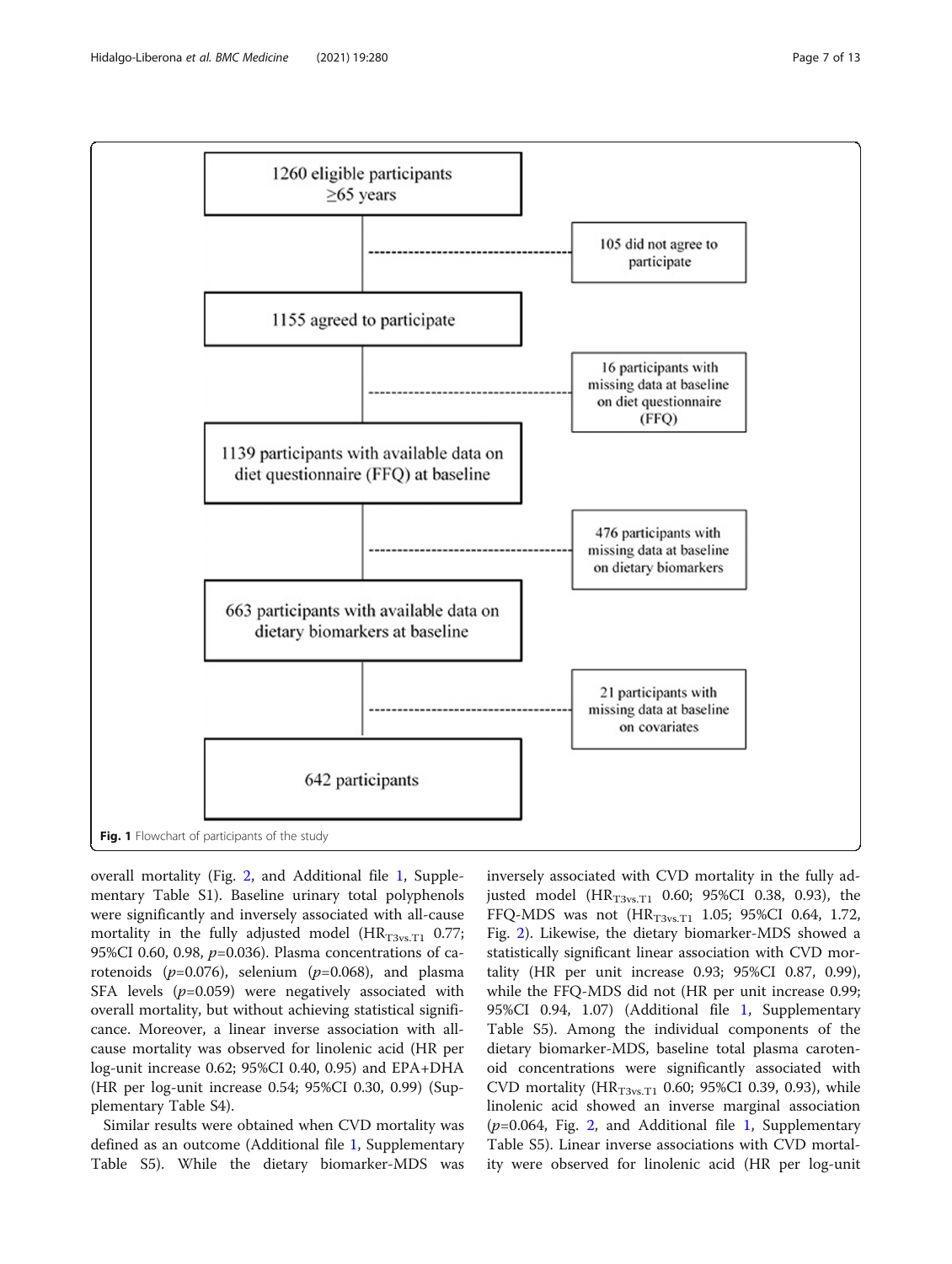| <b>Characteristics</b>                | All        | Dietary biomarker-MDS  |                               | p*                     | FFQ-MDS |                  |                                                       | p*         |         |
|---------------------------------------|------------|------------------------|-------------------------------|------------------------|---------|------------------|-------------------------------------------------------|------------|---------|
|                                       | $(n=642)$  | Tertile 1<br>$(n=251)$ | <b>Tertile 2</b><br>$(n=193)$ | Tertile 3<br>$(n=198)$ |         |                  | Tertile 1 (n=191) Tertile 2 (n=265) Tertile 3 (n=186) |            |         |
| Age at baseline (years) <sup>a</sup>  | 74 (7)     | 75(7)                  | 75(7)                         | 73 (6)                 |         | $0.013$ 76 $(7)$ | 75(7)                                                 | 72(5)      | < 0.001 |
| Female sex (n,%)                      | 357 (56)   | 145 (58)               | 105 (54)                      | 107 (54)               | 0.82    | 130 (68)         | 155 (58)                                              | 72 (39)    | < 0.001 |
| BMI ( $kg/m2$ ) <sup>a</sup>          | 27.4 (3.9) | 27.4(4.3)              | 27.9(3.7)                     | 27.0 (3.4)             | 0.19    | 27.4(4.3)        | 27.4(3.7)                                             | 27.6(3.6)  | 0.67    |
| Education (years) <sup>a</sup>        | 5.4(3.3)   | 5.1(2.6)               | 5.6(3.6)                      | 5.7(3.6)               | 0.19    | 5.1(3.1)         | 5.3(3.2)                                              | 6.0(3.4)   | 0.58    |
| Smoking (n,%)                         |            |                        |                               |                        | 0.001   |                  |                                                       |            | 0.12    |
| Never                                 | 382 (60)   | 1147 (59)              | 115 (60)                      | 120(61)                |         | 122 (64)         | 167(63)                                               | 93 (50)    |         |
| Former                                | 174(27)    | 58 (23)                | 54 (28)                       | 62 (31)                |         | 44 (23)          | 65(25)                                                | 65(35)     |         |
| Current                               | 86 (13)    | 46 (18)                | 24 (12)                       | 16(8)                  |         | 25(13)           | 33 (12)                                               | 28 (15)    |         |
| Physical activity<br>(n, %)           |            |                        |                               |                        | 0.034   |                  |                                                       |            | 0.044   |
| Sedentary                             | 110(17)    | 52 (21)                | 437 (19)                      | 21(11)                 |         | 49 (26)          | 44 (17)                                               | 17(9)      |         |
| Light                                 | 281 (44)   | 115(46)                | 78 (40)                       | 88 (44)                |         | 87 (46)          | 117(44)                                               | 77(41)     |         |
| Moderate-High                         | 251 (39)   | 84 (33)                | 78 (40)                       | 89 (45)                |         | 55 (29)          | 104 (39)                                              | 92 (49)    |         |
| Energy intake (kcal/day) <sup>a</sup> | 1928 (543) | 1833 (511)             | 1979 (546)                    | 1998 (564)             | 0.003   | 1751 (539)       | 1905 (515)                                            | 2141 (515) | < 0.001 |
| HT(n,%)                               | 402 (63)   | 157 (62)               | 124(64)                       | 121(61)                | 0.96    | 131 (66)         | 165 (62)                                              | 106 (56)   | 0.19    |
| IRF $(n, %)$                          | 253 (39)   | 104(41)                | 71(37)                        | 78 (39)                | 0.31    | 92 (48)          | 116 (44)                                              | 45 (24)    | 0.16    |
| DM(n,%)                               | 89 (14)    | 44 (18)                | 24 (12)                       | 21(11)                 | 0.023   | 29 (15)          | 39 (15)                                               | 21(11)     | 0.38    |
| COPD(n,%)                             | 49 (8)     | 24 (10)                | 14(7)                         | 11(6)                  | 0.05    | 15(8)            | 18(7)                                                 | 16(9)      | 0.25    |
| $CVD$ $(n,%)$                         | 147(23)    | 66 (26)                | 45 (23)                       | 36(18)                 | 0.06    | 44 (23)          | 63(24)                                                | 40 (22)    | 0.76    |
| Cancer (n,%)                          | 39(6)      | 19(8)                  | 9(5)                          | 11(6)                  | 0.44    | 13(7)            | 18(7)                                                 | 8(4)       | 0.55    |
| Dementia (n,%)                        | 24(4)      | 12(5)                  | 8(4)                          | 4(2)                   | 0.22    | 10(5)            | 8(3)                                                  | 6(3)       | 0.52    |
| Parkinson's disease<br>(n, %)         | 5(0.8)     | 1(0.4)                 | 1(0.5)                        | 3(1.5)                 | 0.24    |                  | 3(1.1)                                                | 2(1.0)     | 0.93    |

<span id="page-7-0"></span>Table 2 Baseline characteristics of the study population by dietary biomarker-MDS and FFQ-MDS tertiles

BMI body mass index, IRF impaired renal function, DM diabetes mellitus, COPD chronic obstructive pulmonary disease, HT hypertension, CVD cardiovascular disease. Cut-offs for FFQ-MDS tertiles were ≤7, 8–10, and ≥11; and for dietary biomarker-MDS tertiles: ≤8, 9–10, and ≥11. These cutoffs were chosen to achieve 3 categories with a similar number of participants in each group

 $*p$  values calculated using generalized linear models adjusted for age and sex

Data reported as mean (SD)

increase 0.31; 95%CI 0.15, 0.66), selenium (HR per logunit increase 0.09; 95%CI 0.01, 0.76), and SFA (HR per log-unit increase 0.17; 95%CI 0.03, 0.96) (Additional file [1,](#page-10-0) Supplementary Table S5). No significant association was observed between either any MDS or dietary biomarker individual component and cancer mortality (all  $p > 0.05$ , Fig. [2](#page-8-0), and Additional file [1,](#page-10-0) Supplementary Table S6).

Interactions between age, sex, BMI, smoking status, HT, CVD, diabetes mellitus, cancer, and both the FFQ-MDS and the dietary biomarker-MDS in relation to allcause, CVD, or cancer mortality were mostly not significant. There was a significant interaction between FFQ-MDS and COPD  $(p=0.017)$  by which its association with all-cause mortality was only significant in patients with COPD (*n* 53, deaths 40;  $HR_{T3vs,T1}$  FFQ-MDS 0.24; 95%CI 0.06, 0.93). On the other hand, a significant interaction was noticed between the dietary biomarker-MDS and impaired renal function for its association with all

cause-mortality ( $p$  for interaction=0.031). The association between the dietary biomarker-MDS and all-cause mortality remained significant only among the participants without impaired renal function at baseline  $(n 390,$ deaths 226;  $HR_{T3vs,T1}$  dietary biomarker-MDS 0.56; 95%CI 0.39, 0.80). In those with impaired renal function, this association was not statistically significant  $(n \t253,$ deaths 212;  $HR_{T3vs.T1}$  dietary biomarker-MDS 0.94; 95%CI 0.67, 1.33). For CVD mortality, the only statistically significant interaction detected was between dietary biomarker-MDS and BMI ( $p=0.022$ ). The inverse association between dietary biomarker-MDS and CVD mortality was stronger among participants with BMI>30 kg/m<sup>2</sup>  $(n \text{ 161, CVD deaths } 36; \text{ HR}_{T3\text{vs.T1}} \text{ dietary biomarker-}$ MDS 0.28; 95%CI 0.09, 0.90).

The inverse associations between dietary biomarker-MDS and all-cause and CVD mortality were confirmed in the sensitivity analyses after exclusion of participants who died in the first 2 years of follow-up  $(HR<sub>T3vs.T1</sub>)$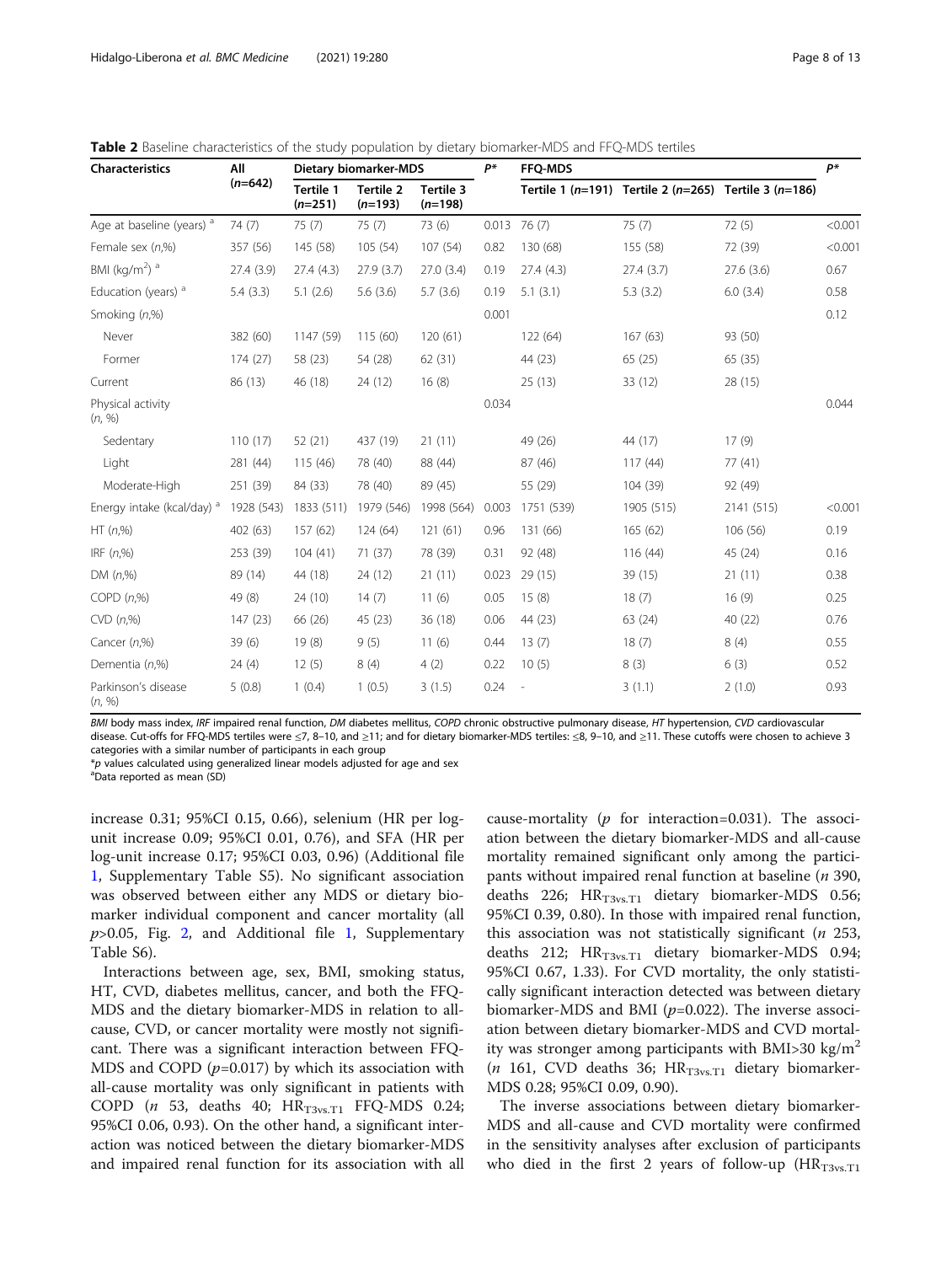<span id="page-8-0"></span>

dietary biomarker-MDS 0.71; 95%CI 0.55, 0.90; and  $HR_{T3ys,T1}$  dietary biomarker-MDS 0.59; 95%CI 0.37, 0.94; for all-cause and CVD mortality, respectively). Further sensitivity analyses after the exclusion of participants using dietary supplements  $(3.3\%, n=21)$  and lipidlowering medications (3.9%,  $n=25$ ) were computed and the results remained similar.

In addition, we further adjusted the Cox regression models for a genetic score (including APOE ε4, among other SNPs) and a parental longevity score to account for genetically predisposed mortality risk. In these models, the association between dietary biomarker-MDS and all-cause mortality was  $HR_{T3vs.T1}$ 0.70; 95%CI 0.54, 0.90, and between the dietary biomarker-MDS and CVD mortality was  $HR_{T3\text{vs.T1}}$ 0.57; 95%CI 0.35, 0.91.

The intraclass correlation coefficient (ICC) of the FFQ-MDS between follow-ups (0, 3, 6, and 9 years) was 0.49 (95% CI 0.44, 0.52). A statistically significant difference of the FFQ-MDS between the baseline and the 9 year examination ( $β$  0.26; 95%CI 0.20, 0.50) was observed, but not among the other follow-up times. After including data from all follow-up dietary assessments in the analysis, we observed a significant association between the FFQ-MDS and all-cause mortality in the base model [HR<sub>T3vs.T1</sub> 0.77; 95%CI 0.60, 0.99), but not in the fully adjusted model ( $HR_{T3vs,T1}$  0.81; 95%CI 0.63, 1.04). The FFQ-MDS, including the repeated measures, was inversely associated with CVD mortality in both the base  $(HR<sub>T3vs.T1</sub> 0.59; 95% CI 0.37, 0.93)$  and the fully adjusted models ( $HR_{T3\text{vs}}T1$  0.62; 95%CI 0.39, 0.99). For cancer mortality, no significant associations were observed with any model.

# **Discussion**

In the present study, a baseline dietary biomarker score based on key MD food groups but not a MDS based on the FFQ was inversely associated with long-term allcause and CVD mortality in a cohort of older adults (median follow-up 14 years). These findings strongly suggest that a panel of dietary biomarkers may provide a more objective and accurate assessment of the health benefits associated with diet quality in older adults than self-reported questionnaires. This dietary biomarker panel can be used in both epidemiological and clinical research to further investigate the relationships between the adherence to MD and health outcomes.

Our results showing a non-significant association between FFQ-MDS and all-cause mortality somewhat contrast with previous findings from the EPIC [8], MOLI-SANI [[7\]](#page-11-0), and healthy aging: a longitudinal study in Europe (HALE) [\[47](#page-12-0)] and Women's Health Initiative (WHI) [[48\]](#page-12-0) studies. These differences could be due to the older mean age of our population, the lower number of participants included, the longer follow-up [14years vs. 8.1years (in the EPIC and MOLI-SANI studies)], the higher proportion of deaths [68% vs. 10–17% (in the EPIC and MOLI-SANI)], differences on dietary backgrounds when comparing studies from the Mediterranean vs. non-Mediterranean regions, or on the relatively higher presence of chronic conditions like CVD at baseline, among other factors. Older age might affect the ability to report food intake using FFQ, which depends on memory, and this could hamper the accurate estimation of the associations between dietary intakes and health outcomes [\[49](#page-12-0)]. Moreover, dietary intakes can change over time, and therefore, the association between FFQ-MDS, measured at baseline, and long-term mortality could be inaccurate. However, the intraclass correlation coefficient of FFQ-MDS was acceptable across the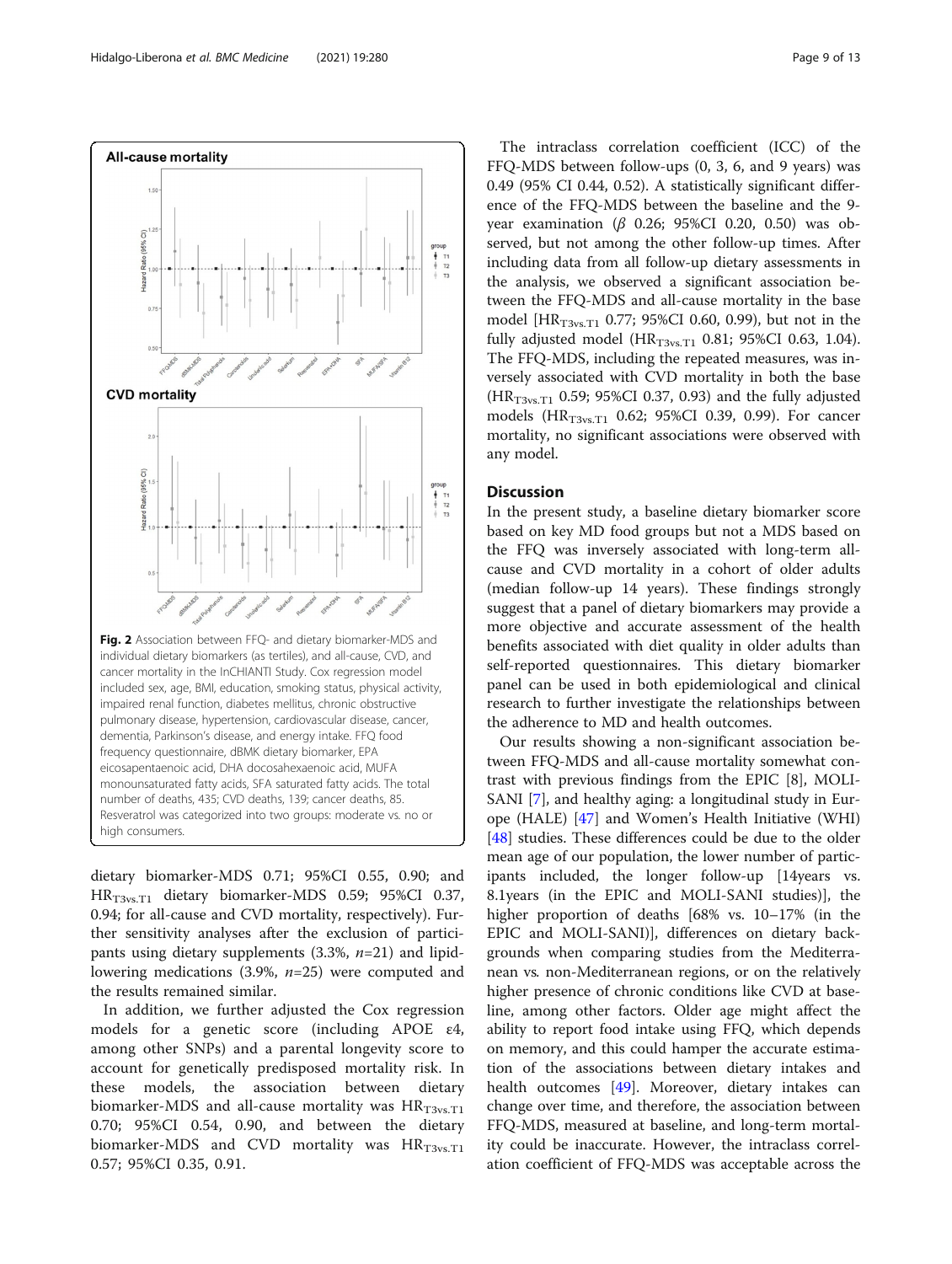consecutive examinations (0.49). Moreover, although the participants were older over the consecutive interviews, we observed minor differences in the adherence to FFQ-MDS, which was only statistically significant when comparing the first and the last evaluation. The consideration of data from the dietary assessments of the followups showed similar results for overall mortality; but for CVD mortality, including the dietary data from the follow-ups did show a statistically significant inverse association between FFQ-MDS and CVD mortality.

Recently, two metabolomics studies discovered a plasma metabolite panel based on the MD adherence including more than 60 metabolites of which > 60% were lipids (such as phospholipids, glycerolipids, carnitines, and acylcarnitines) [[20](#page-11-0), [50\]](#page-12-0). Both studies used an a posteriori approach to explore metabolite fingerprints, which were significantly correlated with the MDS adherence from dietary questionnaires. In the present study, we included metabolites derived from the dietary sources, i.e., total polyphenols, resveratrol, or carotenoids, which were not considered in the abovementioned metabolomics analyses. In the study of Li et al. [\[20](#page-11-0)], fruits and legumes were only slightly correlated with 7 out of the 67 metabolites that constituted the total score. Therefore, these metabolites may track the biological changes induced by a MD (biomarkers of effect) but may not correlate with the intake of certain major food groups of the MD. Indeed, in both metabolomics studies, high correlations with the intake of fish and seafood, and olive oil were expected, as they were mostly based on lipid metabolites [\[20,](#page-11-0) [50](#page-12-0)]. Future studies with a more comprehensive metabolomic analysis combining endogenous and exogenous metabolites are still warranted. We expect that the inclusion of more dietary biomarkers with higher specificity would improve the assessment of MD adherence and would reflect better its potential health benefits [[51\]](#page-12-0). In our score, total polyphenols, selenium, linolenic acid, and carotenoids were grouped as dietary biomarkers of vegetables, fruits and nuts, legumes and cereals altogether because these dietary biomarkers are present at different concentrations across these highly-heterogenous food groups and one-to-one relationships can not be established. The analysis of interactions allowed us to detect that impaired renal function affected the association between the dietary biomarker-MDS and all-cause mortality, probably through its influence in the excretion of urinary dietary biomarkers. Further studies are needed to develop more robust adherence scores from dietary biomarker concentrations that may not be affected by impaired renal function.

The present findings on dietary biomarker-MDS are in accordance with previous InCHIANTI results showing that PUFA and total polyphenols inverse associations with overall mortality were only significant using dietary biomarkers but not using dietary questionnaires [\[13](#page-11-0), [14](#page-11-0)]. Moreover, the metabolite score developed by Li et al. [[20\]](#page-11-0) was associated with CVD events independently of the MDS based on the FFQ. The explanation of why dietary biomarker-MDS was significantly associated with all-cause mortality, while the FFQ-MDS was not, might be related to the ability of dietary biomarkers to better address the complex diet-health relationship [\[51\]](#page-12-0). Furthermore, a dietary biomarker may better capture dietary exposure accounting for interindividual variations in different age-related changes.

The main strengths of this study is its longitudinal design, long follow-up, and the use of dietary biomarkers that reduce the potential dietary assessment errors of FFQ-based data. We also included repeated measures of the FFQ-MDS in the analysis as older adults are susceptible to change their dietary habits due to various conditions influenced by physiologic, pathologic, and/or psychologic factors [[52\]](#page-12-0). In addition, we used a genetic score and a parental longevity score to better understand the predisposed mortality risks. Last, we used one of the common definitions of MDS [[10\]](#page-11-0), facilitating the comparison with results from other studies [\[53\]](#page-12-0). However, this investigation also has some limitations. Firstly, we only had baseline measurements of the dietary biomarkers, and their stability over time in this cohort is uncertain. However, in other longitudinal studies dietary biomarkers like plasma carotenoids, total SFA, MUFA and PUFA were reported to be stable, with an intraclass correlation coefficient ranging between 0.50–0.68 over 3 to 15 years apart [[54](#page-12-0)–[56](#page-12-0)]. Taking into consideration that FFQ-MDS slightly changed across follow-ups, we may assume similar changes for the dietary biomarker MDS. Secondly, there are more specific dietary biomarkers for some MD food groups as described in the literature [[16](#page-11-0), [18,](#page-11-0) [57](#page-12-0)–[59](#page-12-0)], but they were not available in our cohort. In the present study, the panel of dietary biomarkers was selected based on a literature search and an a posteriori validation through correlation analyses. However, the existence of multiple food sources affecting the levels of these dietary biomarkers may have reduced the specificity of the present score for the Mediterranean diet. Indeed, the correlation coefficient and level of agreement between the FFQ- and dietary biomarker-MDS was low. Thirdly, although we adjusted our model by several potential confounders, residual confounding cannot be ruled out. Last, our results require confirmation in other populations from different geographical regions.

# Conclusions

Adherence to MD assessed by a dietary biomarker panel based on key MD food groups, but not using a traditional FFQ, was inversely associated with long-term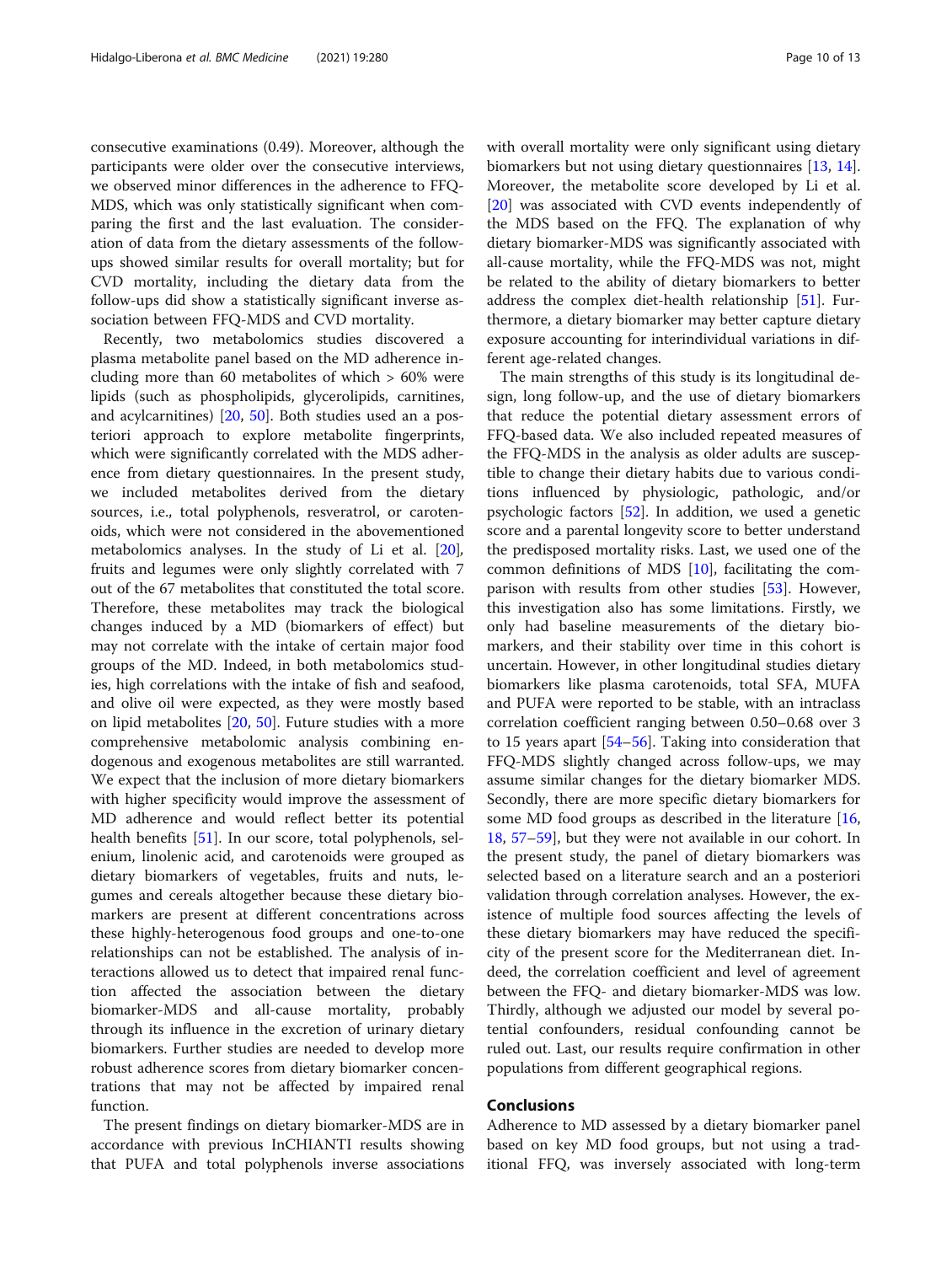<span id="page-10-0"></span>mortality in older adults. The linear dose-response between the dietary biomarker-MDS and mortality further supports its use in long follow-up evaluations to monitor the potential health benefits associated with MD. Finally, we would like to highlight the use of dietary biomarkers to improve nutritional assessment and to guide individualized dietary counseling to older people.

#### Abbreviations

BMI: Body mass index; CI: Confidence interval; COPD: Chronic obstructive pulmonary disease; CVD: Cardiovascular disease; MDS: Dietary biomarkermediterranean diet score; DHA: Docosahexaenoic acid; EPA: Eicosapentanoic acid; EPIC: European prospective study into cancer and nutrition; FFQ: Food frequency questionnaires; FFQ-MDS: Food frequency questionnairemediterranean diet score; HALE: Healthy aging: a longitudinal study in Europe; HR: Hazard ratio; HT: Hypertension; ICC: Intraclass correlation coefficient; ICD: International classification of diseases; InCHIANTI: Invecchiare nel Chianti; IRF: Impaired renal function; MD: Mediterranean diet; MDS: Mediterranean diet score; MUFA: Monounsaturated fatty acid; PUFA: Polyunsaturated fatty acid; SFA: Saturated fatty acid; STROBE-NUT: Strengthening the reporting of observational studies in epidemiologynutritional epidemiology

## Supplementary Information

The online version contains supplementary material available at [https://doi.](https://doi.org/10.1186/s12916-021-02154-7) [org/10.1186/s12916-021-02154-7.](https://doi.org/10.1186/s12916-021-02154-7)

Additional file 1 - .doc file including. Supplementary Table S1. STROBE-nut checklist. Supplementary Table S2. Baseline data on dietary intake and dietary biomarkers by dietary biomarkers-MDS tertiles. Data shown as median (p25, p75). **Supplementary Table S3**. Baseline data on dietary intake and dietary biomarkers by FFQ-MDS tertiles. Data shown as median (p25, p75). **Supplementary Table S4**. Association between MDS and individual components of dietary biomarker-MDS (as tertiles), and all-cause mortality in the InCHIANTI Study. \*Resveratrol was categorized in two groups: moderate vs. no or high consumers. EPA, eicosapentaenoic acid; DHA, docosahexaenoic acid; MUFA, monounsaturated fatty acids; SFA, saturated fatty acids. Total number of deaths, 435. Base model was adjusted for age and sex. The fully-adjusted model included sex, age, BMI, education, smoking status, physical activity, impaired renal function, diabetes mellitus, chronic obstructive pulmonary disease, hypertension, cardiovascular disease, cancer, dementia, Parkinson disease, and energy intake. **Supplementary Table S5**. Association between MDS and individual components of dietary biomarker-MDS (as tertiles), and CVD mortality in the InCHIANTI Study. \*Resveratrol was categorized in two groups: moderate vs. no or high consumers. EPA, eicosapentaenoic acid; DHA, docosahexaenoic acid; MUFA, monounsaturated fatty acids; SFA, saturated fatty acids. Total number of cardiovascular deaths, 139. Base model was adjusted for age and sex. The fully-adjusted model included sex, age, BMI, education, smoking status, physical activity, impaired renal function, diabetes mellitus, chronic obstructive pulmonary disease, hypertension, cardiovascular disease, cancer, dementia, Parkinson disease, and energy intake. Supplementary Table S6. Association between MDS and individual components of dietary biomarkers-MDS (as tertiles), and cancer mortality in the InCHIANTI Study. \*Resveratrol was categorized in two groups: moderate vs. no or high consumers. EPA, eicosapentaenoic acid; DHA, docosahexaenoic acid; MUFA, monounsaturated fatty acids; SFA, saturated fatty acids. Total number of Cancer deaths, 85. Base model was adjusted for age and sex. The fully-adjusted model included sex, age, BMI, education, smoking status, physical activity, impaired renal function, diabetes mellitus, chronic obstructive pulmonary disease, hypertension, cardiovascular disease, cancer, dementia, Parkinson disease, and energy intake. Supplementary Fig S1. Dose-response relationship between Mediterranean Diet Score (MDS) and all-cause mortality. Panel A, FFQ-MDS; Panel B, dietary biomarker-MDS. Cox regression models included sex, age, BMI, education, smoking status, physical activity, impaired renal function, diabetes mellitus, chronic obstructive pulmonary disease,

hypertension, cardiovascular disease, cancer, dementia, Parkinson disease, and energy intake.

#### Acknowledgements

The authors would like to thanks all the participants of the study and the staff involved in the InCHIANTI study.

#### Authors' contributions

R.Z.-R., C.A.-L., and A.C. designed the research. N.H., T.M., R.Z.-R., and M.R. conducted the research; T.M., N.H., and M.R. performed the statistical analysis; N.H., T.M., R.Z.-R, and M.R. wrote the paper; R.S., T.T., S.B., L.F., C.A.-L., and A.C. provided the critical revision; R.Z.-R., CA-L, and A.C. had primary responsibility for the final content. The authors revised and approved the final version of the manuscript.

#### Funding

The InCHIANTI study baseline (1998–2000) was supported as a "targeted project" (ICS110.1/RF97.71) by the Italian Ministry of Health (PE-2011- 02350413) and in part by the U.S. National Institute on Aging (Contracts: 263 MD 9164 and 263 MD 821336), the InCHIANTI Follow-up 1 (2001-2003) was funded by the U.S. National Institute on Aging (Contracts: N.1-AG-1-1 and N.1-AG-1-2111), the InCHIANTI follow-up 2 and 3 studies (2004–2010) were financed by the U.S. National Institute on Aging (Contract: N01-AG-5-0002), and supported in part by the Intramural Research Program of the National Institute on Aging, National Institutes of Health, Baltimore, Maryland. This study was further supported by CIBERFES, AC19/00096 funded by Instituto de Salud Carlos III and co-funded by the European Regional Development Fund "A way to make Europe" and the award of the Generalitat de Catalunya's Agency AGAUR [2017SGR1546] and ICREA Academia 2018. MR and RZ-R would like to thank the "Sara Borrell" (CD16/00157) and "Miguel Servet" (CPII20/00009) research contracts, respectively, from the Carlos III Institute of Health and the European Social Fund (ESF). TM would like to thank the "Juan de la Cierva" program from MINECO (IJCI-2017-32534).

#### Availability of data and materials

The datasets used and/or analyzed during the current study are available from the responsible for the InCHIANTI study (Dr. Luigi Ferrucci) on reasonable request. Data of the InCHIANTI study is available to all researchers upon justified request using the proposal form available on the InChianti website [\(http://inchiantistudy.net/wp/how-to-submit-a-proposal/\)](http://inchiantistudy.net/wp/how-to-submit-a-proposal/).

#### **Declarations**

#### Ethics approval and consent to participate

The Italian National Institute of Research and Care of Aging Ethical Committee approved the study protocol, and all participants signed an informed participation consent.

#### Consent for publication

Not applicable.

### Competing interests

The authors declare that they have no competing interests.

#### Author details

<sup>1</sup> Biomarkers and Nutrimetabolomics Laboratory, Department of Nutrition, Food Sciences and Gastronomy, Faculty of Pharmacy and Food Sciences, University of Barcelona, Barcelona, Spain. <sup>2</sup>Centro de Investigación Biomédica en Red de Fragilidad y Envejecimiento Saludable (CIBERFES), Instituto de Salud Carlos III, Madrid, Spain. <sup>3</sup>Unit of Nutrition and Cancer, Cancer Epidemiology Research Programme, Catalan Institute of Oncology (ICO), Bellvitge Biomedical Research Institute (IDIBELL), Barcelona, Spain. <sup>4</sup>Wilmer Eye Institute, Johns Hopkins University School of Medicine, Baltimore, MD, USA. <sup>5</sup>Translational Gerontology Branch, National Institute on Aging, NIH Baltimore, MD 21224, USA. <sup>6</sup>Geriatric Unit, ASL Toscana Centro, Firenze, Italy.<br><sup>7</sup>Clinical Pesoarch Branch, National Institute on Aging, NIH, Baltimore. Clinical Research Branch, National Institute on Aging, NIH, Baltimore, Maryland, USA. <sup>8</sup>Geriatria, Accettazione Geriatrica e Centro di Ricerca per l'invecchiamento, IRCCS INRCA, Ancona, Italy.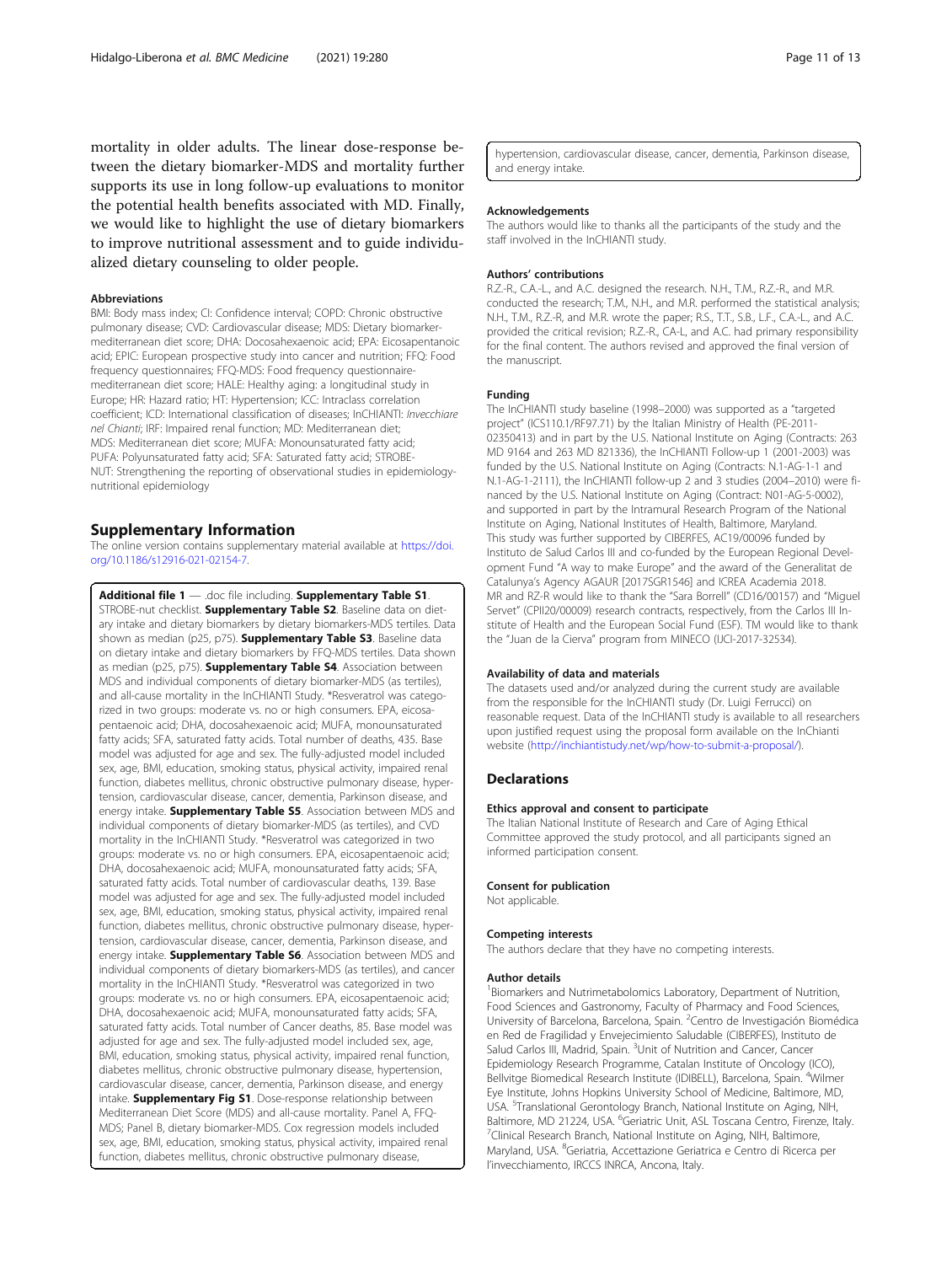# <span id="page-11-0"></span>Received: 18 May 2021 Accepted: 4 October 2021 Published online: 24 November 2021

#### References

- 1. European Commission Eurostat (2019) Ageing Europe looking at the lives of older people in the EU. Eur Union. https://doi.org/[https://doi.org/10.2785/](https://doi.org/10.2785/811048) [811048](https://doi.org/10.2785/811048)
- 2. World Health Organization (2015) World report on ageing and health. World Health Organ. https://doi.org/[https://doi.org/10.1007/s13398-014-01](https://doi.org/10.1007/s13398-014-0173-7.2) 73-72
- 3. Wouterse B, Huisman M, Meijboom BR, Deeg DJH, Polder JJ. The effect of trends in health and longevity on health services use by older adults. BMC Health Serv Res. 2015;15(1):574. <https://doi.org/10.1186/s12913-015-1239-8>.
- 4. Anton SD, Cruz-Almeida Y, Singh A, Alpert J, Bensadon B, Cabrera M, Clark DJ, Ebner NC, Esser KA, Fillingim RB, Goicolea SM, Han SM, Kallas H, Johnson A, Leeuwenburgh C, Liu AC, Manini TM, Marsiske M, Moore F, Qiu P, Mankowski RT, Mardini M, McLaren C, Ranka S, Rashidi P, Saini S, Sibille KT, Someya S, Wohlgemuth S, Tucker C, Xiao R, Pahor M. Innovations in Geroscience to enhance mobility in older adults. Exp Gerontol. 2020;142: 111123. [https://doi.org/10.1016/j.exger.2020.111123.](https://doi.org/10.1016/j.exger.2020.111123)
- Black M, Bowman M. Nutrition and healthy aging. Clin Geriatr Med. 2020; 36(4):655–69. <https://doi.org/10.1016/j.cger.2020.06.008>.
- 6. Capurso C, Bellanti F, Lo Buglio A, Vendemiale G. The Mediterranean diet slows down the progression of aging and helps to prevent the onset of frailty: a narrative review. Nutrients. 2019;12(1):35. [https://doi.org/10.3390/](https://doi.org/10.3390/nu12010035) [nu12010035](https://doi.org/10.3390/nu12010035).
- 7. Bonaccio M, Di Castelnuovo A, Costanzo S, Gialluisi A, Persichillo M, Cerletti C, et al. Mediterranean diet and mortality in the elderly: a prospective cohort study and a meta-analysis. Br J Nutr. 2018;120(8):841–54. [https://doi.](https://doi.org/10.1017/S0007114518002179) [org/10.1017/S0007114518002179.](https://doi.org/10.1017/S0007114518002179)
- 8. Trichopoulou A, Orfanos P, Norat T, Bueno-de-Mesquita B, Ocké MC, Peeters PHM, et al. Modified Mediterranean diet and survival: EPIC-elderly prospective cohort study. Br Med J. 2005;330(7498):991–5. [https://doi.org/1](https://doi.org/10.1136/bmj.38415.644155.8F) [0.1136/bmj.38415.644155.8F](https://doi.org/10.1136/bmj.38415.644155.8F).
- Tyrovolas S, Pounis G, Zeimbekis A, Antonopoulou M, Bountziouka V, Gotsis E, et al. Associations of energy intake and type 2 diabetes with hypertryglyceridemia in older adults living in the Mediterranean islands: The Medis study. J Nutr Elder. 2010;29(1):72–86. [https://doi.org/10.1080/016393](https://doi.org/10.1080/01639360903574668) [60903574668](https://doi.org/10.1080/01639360903574668).
- 10. Trichopoulou A, Costacou T, Bamia C, Trichopoulos D. Adherence to a Mediterranean diet and survival in a Greek population. N Engl J Med. 2003; 348(26):2599–608. [https://doi.org/10.1056/NEJMoa025039.](https://doi.org/10.1056/NEJMoa025039)
- 11. Lassale C, Gunter MJ, Romaguera D, Peelen LM, van der Schouw YT, Beulens JWJ, et al. Diet quality scores and prediction of all-cause, cardiovascular and cancer mortality in a Pan-European Cohort study. PLoS One. 2016;11(7): e0159025. <https://doi.org/10.1371/journal.pone.0159025>.
- 12. Buckland G, Travier N, Cottet V, González CA, Luján-Barroso L, Agudo A, et al. Adherence to the mediterranean diet and risk of breast cancer in the European prospective investigation into cancer and nutrition cohort study. Int J Cancer. 2013;132(12):2918–27. <https://doi.org/10.1002/ijc.27958>.
- 13. Zamora-Ros R, Rabassa M, Cherubini A, Urpí-Sardà M, Bandinelli S, Ferrucci L, et al. High concentrations of a urinary biomarker of polyphenol intake are associated with decreased mortality in older adults. J Nutr. 2013;143(9): 1445–50. [https://doi.org/10.3945/jn.113.177121.](https://doi.org/10.3945/jn.113.177121)
- 14. Lelli D, Antonelli Incalzi R, Ferrucci L, Bandinelli S, Pedone C. Association between PUFA intake and serum concentration and mortality in older adults: a cohort study. Clin Nutr. 2020;39(2):510–5. [https://doi.org/10.1016/j.clnu.2019.02.030.](https://doi.org/10.1016/j.clnu.2019.02.030)
- 15. Medina-Remón A, Barrionuevo-González A, Zamora-Ros R, Andres-Lacueva C, Estruch R, Martínez-González MÁ, et al. Rapid Folin-Ciocalteu method using microtiter 96-well plate cartridges for solid phase extraction to assess urinary total phenolic compounds, as a biomarker of total polyphenols intake. Anal Chim Acta. 2009;634(1):54–60. [https://doi.org/10.1016/j.aca.2008.12.012.](https://doi.org/10.1016/j.aca.2008.12.012)
- 16. Cuparencu C, Praticó G, Hemeryck LY, Sri Harsha PSC, Noerman S, Rombouts C, Xi M, Vanhaecke L, Hanhineva K, Brennan L, Dragsted LO. Biomarkers of meat and seafood intake: an extensive literature review. Genes Nutr. 2019;14:35. [https://doi.org/10.1186/s12263-019-0656-4.](https://doi.org/10.1186/s12263-019-0656-4)
- 17. Marklund M, Magnusdottir OK, Rosqvist F, Cloetens L, Landberg R, Kolehmainen M, et al. A dietary biomarker approach captures compliance and cardiometabolic effects of a healthy nordic diet in individuals with metabolic syndrome. J Nutr. 2014;144(10):1642–9. [https://doi.org/10.3945/](https://doi.org/10.3945/jn.114.193771) [jn.114.193771](https://doi.org/10.3945/jn.114.193771).
- 18. Garcia-Aloy M, Hulshof PJM, Estruel-Amades S, Osté MCJ, Lankinen M, Geleijnse JM, de Goede J, Ulaszewska M, Mattivi F, Bakker SJL, Schwab U, Andres-Lacueva C. Biomarkers of food intake for nuts and vegetable oils: an extensive literature search. Genes Nutr. 2019;14:7. [https://doi.org/10.1186/s12263-019-0628-8.](https://doi.org/10.1186/s12263-019-0628-8)
- 19. Zheng JS, Sharp SJ, Imamura F, Chowdhury R, Gundersen TE, Steur M, Sluijs I, van der Schouw YT, Agudo A, Aune D, Barricarte A, Boeing H, Chirlaque MD, Dorronsoro M, Freisling H, el-Fatouhi D, Franks PW, Fagherazzi G, Grioni S, Gunter MJ, Kyrø C, Katzke V, Kühn T, Khaw KT, Laouali N, Masala G, Nilsson PM, Overvad K, Panico S, Papier K, Quirós JR, Rolandsson O, Redondo-Sánchez D, Ricceri F, Schulze MB, Spijkerman AMW, Tjønneland A, Tong TYN, Tumino R, Weiderpass E, Danesh J, Butterworth AS, Riboli E, Forouhi NG, Wareham NJ. Association of plasma biomarkers of fruit and vegetable intake with incident type 2 diabetes: EPIC-InterAct case-cohort study in eight European countries. BMJ. 2020;370:m2194. [https://doi.org/1](https://doi.org/10.1136/bmj.m2194) [0.1136/bmj.m2194](https://doi.org/10.1136/bmj.m2194).
- 20. Li J, Guasch-Ferré M, Chung W, et al. The Mediterranean diet, plasma metabolome, and cardiovascular disease risk. Eur Heart J. 2020;41:2645–56. [https://doi.org/10.1093/eurheartj/ehaa209.](https://doi.org/10.1093/eurheartj/ehaa209)
- 21. Ferrucci L, Bandinelli S, Benvenuti E, Di Iorio A, Macchi C, Harris TB, et al. Subsystems contributing to the decline in ability to walk: bridging the gap between epidemiology and geriatric practice in the InCHIANTI study. J Am Geriatr Soc. 2000;48(12):1618–25. [https://doi.org/10.1111/j.1532-5415.2000.](https://doi.org/10.1111/j.1532-5415.2000.tb03873.x) [tb03873.x](https://doi.org/10.1111/j.1532-5415.2000.tb03873.x).
- 22. Lachat C, Hawwash D, Ocké MC, Berg C, Forsum E, Hörnell A, et al. Strengthening the Reporting of Observational Studies in Epidemiology—Nutritional Epidemiology (STROBE-nut): an extension of the STROBE statement. PLoS Med. 2016;13(6):e1002036. [https://doi.org/10.1371/](https://doi.org/10.1371/journal.pmed.1002036) [journal.pmed.1002036](https://doi.org/10.1371/journal.pmed.1002036).
- 23. Pisani P, Faggiano F, Krogh V, Palli D, Vineis P, Berrino F. Relative validity and reproducibility of a food frequency dietary questionnaire for use in the Italian EPIC centres. Int J Epidemiol. 1997;26(Suppl 1):S152–60. [https://doi.](https://doi.org/10.1093/ije/26.suppl_1.S152) [org/10.1093/ije/26.suppl\\_1.S152](https://doi.org/10.1093/ije/26.suppl_1.S152).
- 24. Bartali B, Frongillo EA, Bandinelli S, Lauretani F, Semba RD, Fried LP, et al. Low nutrient intake is an essential component of frailty in older persons. J Gerontol Ser A Biol Sci Med Sci. 2006;61(6):589–93. <https://doi.org/10.1093/gerona/61.6.589>.
- 25. Buckland G, Agudo A, Luján L, Jakszyn P, Bueno-de-Mesquita HB, Palli D, et al. Adherence to a Mediterranean diet and risk of gastric adenocarcinoma within the European Prospective Investigation into Cancer and Nutrition (EPIC) cohort study. Am J Clin Nutr. 2010;91(2):381–90. [https://](https://doi.org/10.3945/ajcn.2009.28209) [doi.org/10.3945/ajcn.2009.28209.](https://doi.org/10.3945/ajcn.2009.28209)
- 26. Lauretani F, Semba RD, Bandinelli S, Dayhoff-Brannigan M, Giacomini V, Corsi AM, et al. Low plasma carotenoids and skeletal muscle strength decline over 6 years. J Gerontol Ser A Biol Sci Med Sci. 2008;63(4):376–83. <https://doi.org/10.1093/gerona/63.4.376>.
- 27. Lauretani F, Semba RD, Dayhoff-Brannigan M, Corsi AM, Di Iorio A, Buiatti E, et al. Low total plasma carotenoids are independent predictors of mortality among older persons. Eur J Nutr. 2008;47(6):335–40. [https://doi.org/10.1007/](https://doi.org/10.1007/s00394-008-0732-9) [s00394-008-0732-9.](https://doi.org/10.1007/s00394-008-0732-9)
- 28. Lauretani F, Semba RD, Bandinelli S, Ray AL, Guralnik JM, Ferrucci L. Association of low plasma selenium concentrations with poor muscle strength in older community-dwelling adults: the InCHIANTI Study. Am J Clin Nutr. 2007;86(2):347–52. <https://doi.org/10.1093/ajcn/86.2.347>.
- 29. Ferrucci L, Cherubini A, Bandinelli S, Bartali B, Corsi A, Lauretani F, et al. Relationship of plasma polyunsaturated fatty acids to circulating inflammatory markers. J Clin Endocrinol Metab. 2006;91(2):439–46. [https://](https://doi.org/10.1210/jc.2005-1303) [doi.org/10.1210/jc.2005-1303](https://doi.org/10.1210/jc.2005-1303).
- 30. Gori AM, Sofi F, Corsi AM, Gazzini A, Sestini I, Lauretani F, et al. Predictors of vitamin B6 and folate concentrations in older persons: the InCHIANTI study. Clin Chem. 2006;52(7):1318–24. [https://doi.org/10.1373/clinchem.2005.066217.](https://doi.org/10.1373/clinchem.2005.066217)
- 31. Zamora-Ros R, Rabassa M, Cherubini A, Urpi-Sarda M, Llorach R, Bandinelli S, et al. Comparison of 24-h volume and creatinine-corrected total urinary polyphenol as a biomarker of total dietary polyphenols in the Invecchiare InCHIANTI study. Anal Chim Acta. 2011;704(1-2):110–5. [https://doi.org/10.101](https://doi.org/10.1016/j.aca.2011.07.035) [6/j.aca.2011.07.035](https://doi.org/10.1016/j.aca.2011.07.035).
- 32. Semba RD, Ferrucci L, Bartali B, Urpí-Sarda M, Zamora-Ros R, Sun K, et al. Resveratrol levels and all-cause mortality in older community-dwelling adults. JAMA Intern Med. 2014;174(7):1077–84. [https://doi.org/10.1001/jama](https://doi.org/10.1001/jamainternmed.2014.1582) [internmed.2014.1582](https://doi.org/10.1001/jamainternmed.2014.1582).
- 33. Lauretani F, Semba RD, Bandinelli S, Dayhoff-Brannigan M, Lauretani F, Corsi AM, et al. Carotenoids as protection against disability in older persons. Rejuvenation Res. 2008;11(3):557–63. [https://doi.org/10.1089/rej.2007.0581.](https://doi.org/10.1089/rej.2007.0581)